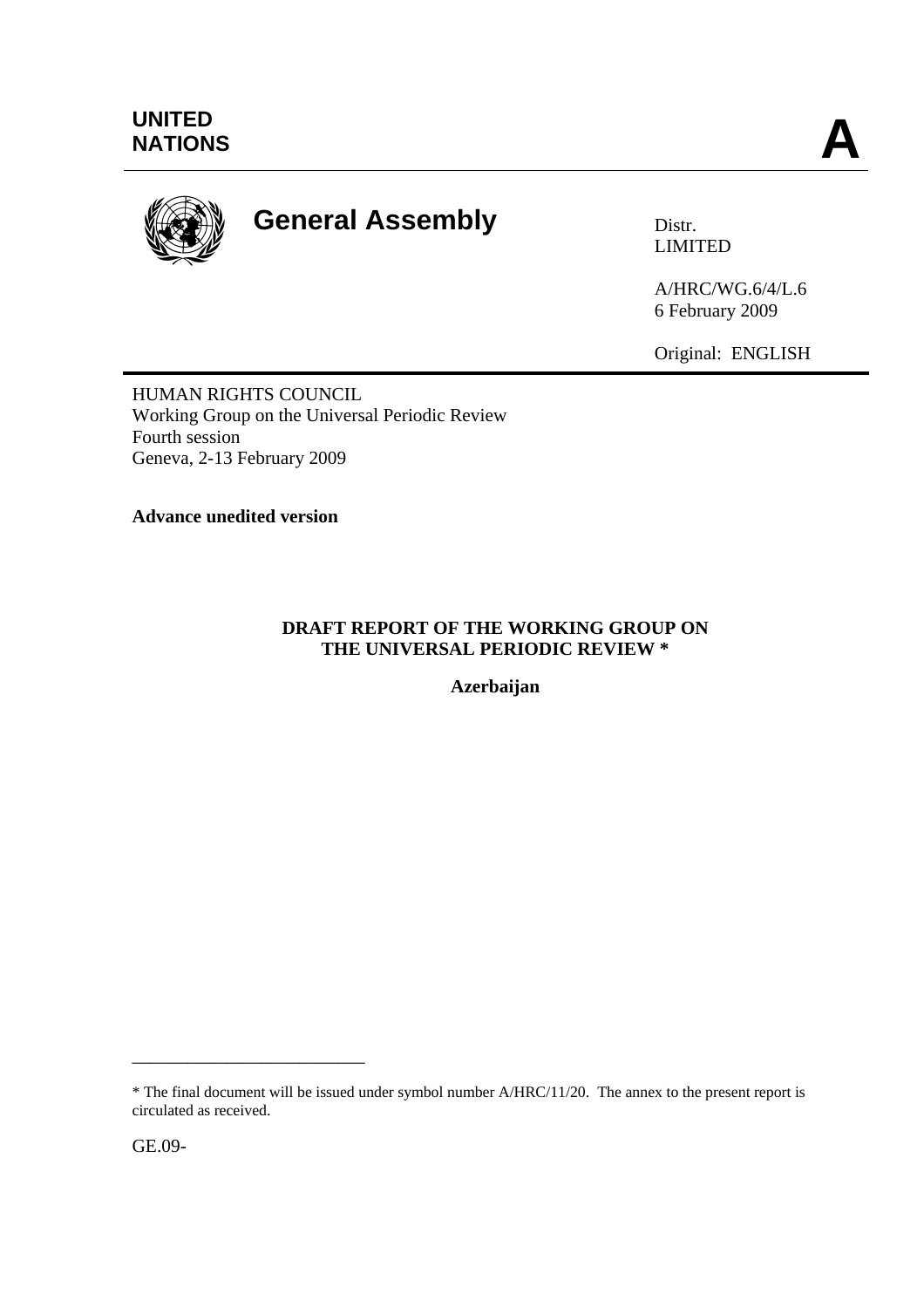# **CONTENTS**

|                                                                         | Paragraphs | Page |
|-------------------------------------------------------------------------|------------|------|
|                                                                         | $1 - 4$    | 3    |
| I. SUMMARY OF THE PROCEEDINGS OF THE REVIEW PROCESS                     | $5 - 95$   | 3    |
|                                                                         | $5 - 22$   | 3    |
| B. Interactive dialogue and responses by the State under review 23 - 95 |            | 6    |
|                                                                         |            | 17   |
| Annex                                                                   |            |      |
|                                                                         |            |      |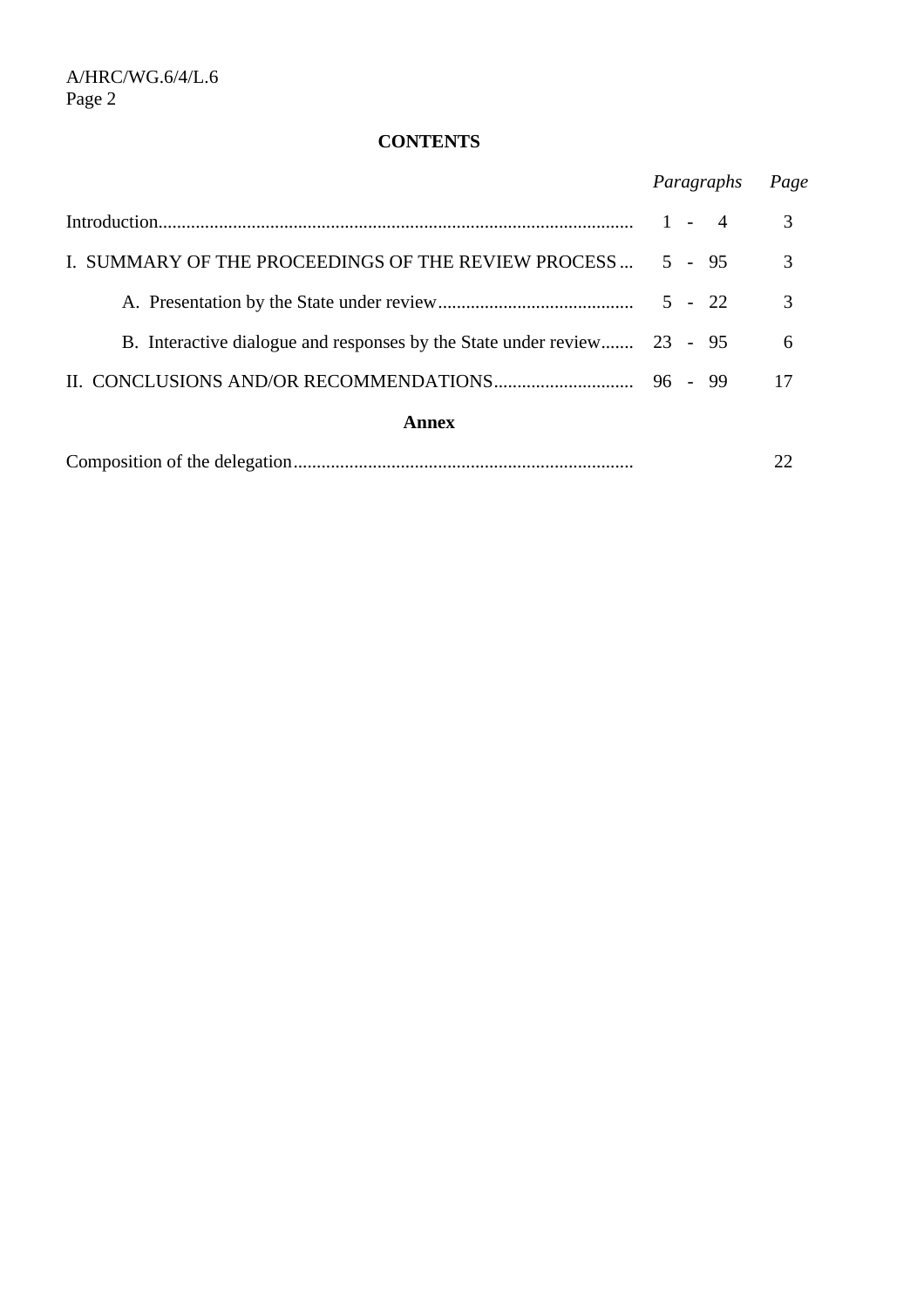#### **Introduction**

1. The Working Group on the Universal Periodic Review (UPR), established in accordance with Human Rights Council resolution 5/1 of 18 June 2007, held its fourth session from 2 to 13 February 2009. The review of Azerbaijan was held at the 6th meeting on 4 February 2009. The delegation of Azerbaijan was headed by H.E. Mr. Khalaf Khalafov, Deputy Minister for Foreign Affairs. At its meeting held on 6 February 2009, the Working Group adopted the present report on Azerbaijan.

2. On 8 September 2008, the Human Rights Council selected the following group of rapporteurs (troika) to facilitate the review of Azerbaijan: Saudi Arabia, Slovenia and Mauritius.

3. In accordance with paragraph 15 of the annex to resolution 5/1, the following documents were issued for the review of Azerbaijan:

 (a) A national report submitted / written presentation made in accordance with paragraph 15 (a) (A/HRC/WG.6/4/AZE/1);

 (b) A compilation prepared by the Office of the High Commissioner for Human Rights (OHCHR), in accordance with paragraph 15 (b) (A/HRC/WG.6/4/AZE/2);

 (c) A summary prepared by OHCHR, in accordance with paragraph 15 (c) (A/HRC/WG.6/4/AZE/3).

4. A list of questions prepared in advance by the Czech Republic, Denmark, Germany, Latvia, Liechtenstein, Lithuania, the Netherlands, Slovakia, Slovenia, Sweden and United Kingdom of Great Britain and Northern Ireland was transmitted to Azerbaijan through the troika. These questions are available on the UPR extranet.

#### **I. SUMMARY OF THE PROCEEDINGS OF THE REVIEW PROCESS**

#### **A. Presentation by the State under review**

5. At the 6th meeting, on 4 February 2009, Azerbaijan presented its national report and indicated that it was drafted by a working group encompassing relevant ministries and authorities with the involvement of the Commissioner for Human Rights (Ombudsman) as well as human rights NGOs.

6. Azerbaijan informed that international human rights instruments were domesticated through political and legal measures and that the primacy of human rights led to regular changes of the legislation. The 2002 Referendum Act amending the Constitution granted individuals the right to challenge in the Constitutional Court statutory instruments of the legislative and executive authorities, enactments of municipalities and courts that allegedly encroached on their rights.

7. The delegation referred to the Presidential Decree on measures to uphold human rights and freedoms, the State programme and the national action plan on human rights protection which is coordinated by a working group chaired by the Ombudsman with the active involvement of civil society. A referendum will be held in 2009 on amendments to the Constitution aimed at reinforcing human rights protection.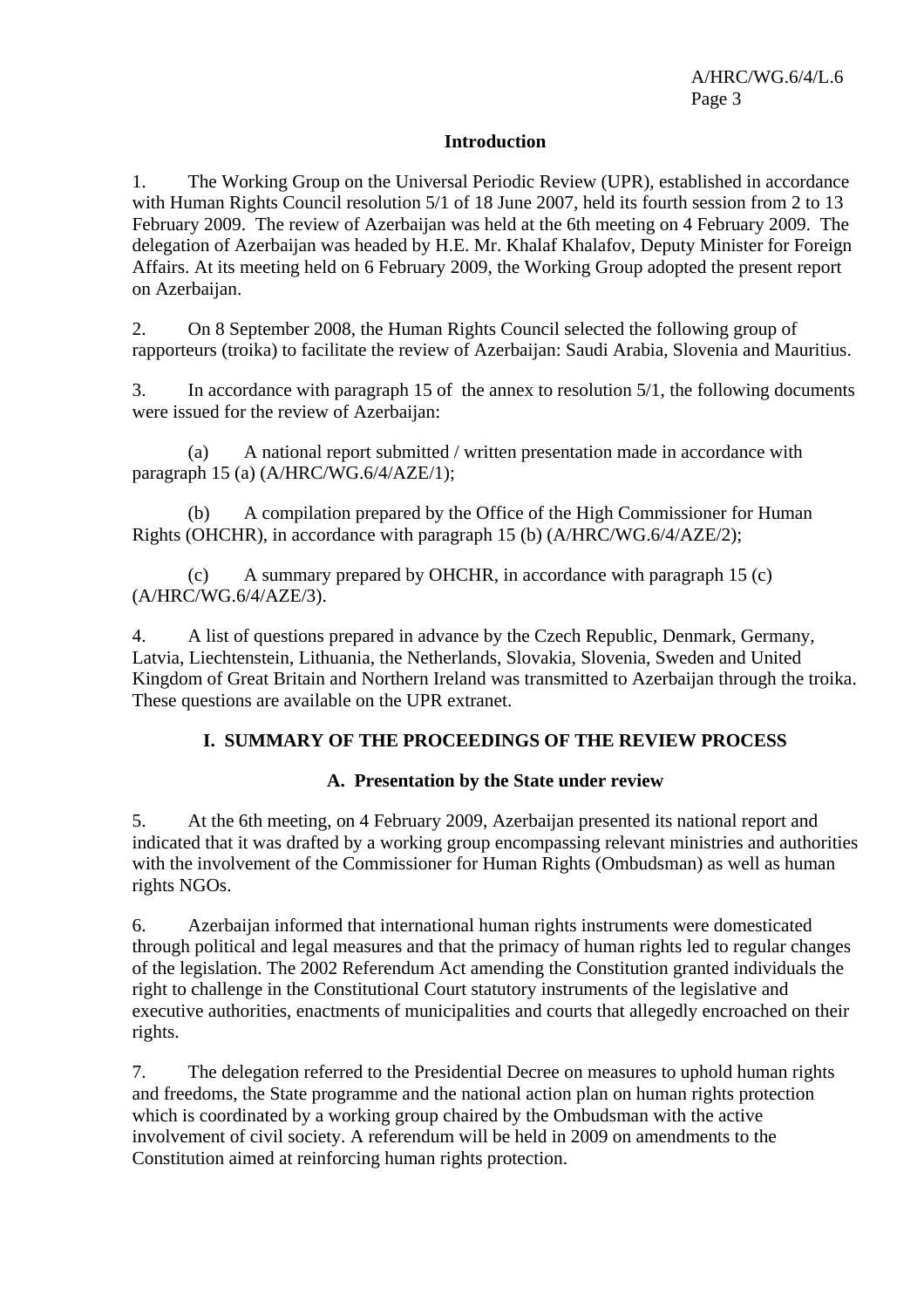8. Azerbaijan has ratified most of the international and regional human rights treaties, including seven core universal instruments, recently signed the ICPPED, and ratified, in 2008, CRPD, OP-CAT and the amendment to article 20 (1) of CEDAW.

9. Azerbaijan highlighted that it accepted the individual complaint mechanism under relevant treaty bodies, and cooperated with special procedures and expressed its readiness to continue. Azerbaijan also cooperates with the Council of Europe and has ratified a series of conventions, including the European Convention on Human Rights and the European Convention on the Prevention of Tortur, its optional protocol and the revised European Social Charter.

10. Azerbaijan noted it takes all necessary measures aimed at strengthening the media. By law, printed media can be established without prior authorisation and a wide number are registered in addition to numerous televisions and radios operating alongside with many journalist NGOs. Azerbaijan adopted measures on providing financial assistance to news media.

11. The delegation referred to the 2007 strategic framework for State support of NGOs aimed at creating a stable and effective partnership between State bodies and NGOs, and noted the establishment of the Council for State support of NGOs.

12. Judicial reforms has led to the adoption of a series of laws for the democratisation of the legal policy and judiciary, the strengthening of the independence of the judiciary and the reinforcement of human rights protection in the Constitution.

13. Azerbaijan noted having set up a working group, together with the Council of Europe (CoE), aimed at improving the effectiveness of the judiciary, independence of judges and their election procedure. The Judicial and Legal Council Act and significant amendments to the Courts and Judges Act were adopted along with the establishment of a Judicial Selection Committee mandated to select judges.

14. Azerbaijan is working with the European Committee on the Prevention of Torture (CPT) to enhance the functioning of the penitentiary system. The Ombudsman can visit penitentiary establishments without prior notification. Over the past years, two divisions within the Ministry of Justice have been granted free access to penitentiary establishments, as well as NGOs and the ICRC. The last CPT visit was held in December 2008. Penitentiary staff are trained, in particular in the area of prevention of torture and cruel treatment and the 2006 European Penitentiary Rules were translated into Azerbaijani.

15. Azerbaijan has adopted various programmes to promote social and economic rights, such as the Poverty Alleviation and Sustainable Development for 2008-2015 and the Employment Strategy for 2006-2015. This resulted in a considerable increase in the GDP over the last 5 years, the creation of 766,000 new workplaces and a decrease of the poverty rate. In 2008, the part allocated to social maintenance in the national budget increased by 40 per cent. The delegation underlined that, in 2008, the World Bank declared Azerbaijan as the most active reformer country.

16. Azerbaijan stated that the Constitution guarantees the equality of all, irrespective of ethnicity, religion or race, and no instances of discrimination or intolerance against members from other ethnicities were observed during many centuries. This high level of tolerance was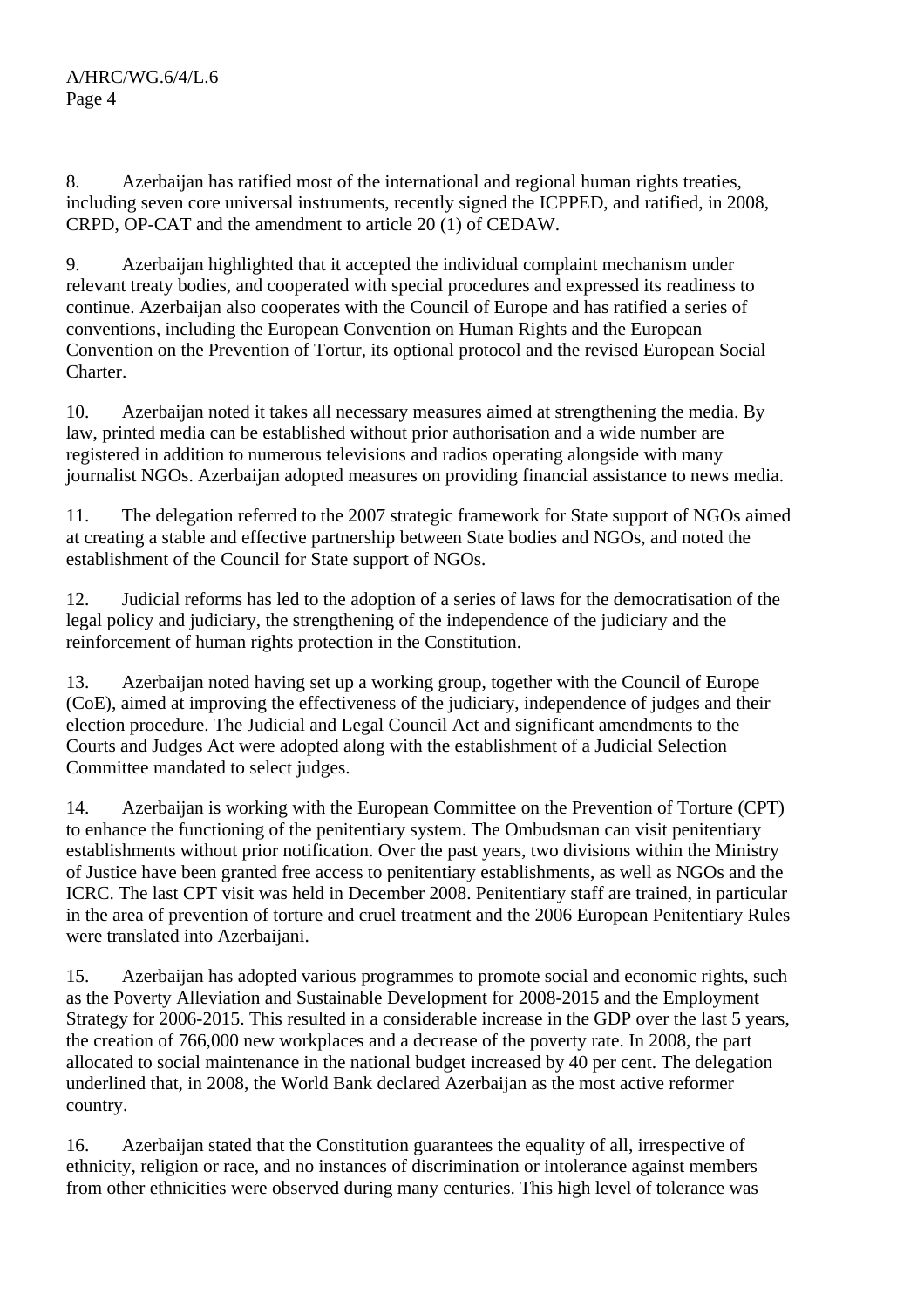emphasized by the United Nations Special Rapporteur on freedom of religion and belief and demonstrated notably through the 2002 visit of the Pope.

17. In Azerbaijan, women were granted the right to vote and to be elected in 1918 and women are now represented in legislative, executive, judiciary bodies and administrative services and actively participate in the social and political life.

18. The State Committee on the Family, Women and Children (SCFWC), established in 2006, is the main executive body responsible for applying State policy in this field. Azerbaijan adopted various measures to counter violence against women, including a new extended definition of sexual discrimination included in the 2006 Law on Gender Equality and the 2007 comprehensive programme to combat domestic violence. The Parliament currently discusses a draft law on the prevention of domestic violence, and joint project on combating violence against women in the twenty-first century, is mandated to further tackle this phenomenon through awareness raising campaigns and the elaboration of a strategy to assist victims.

19. Azerbaijan indicated that 2009 was declared the Year of Children by a presidential decree. In 2008, Azerbaijan signed the European Convention on the Protection of Children against Sexual Exploitation and Sexual Abuse in addition to the adoption of a range of legal documents such as the Law on the Rights of the Child. There is also a 2006-2015 State programme for the placement of children living in State institutions, in families (deinstitutionalization) and alternative care. At present, there are 4,545 schools in line with modern requirements and seven specialized schools for children with disabilities. The delegation indicated that, in 2006, Azerbaijan and UNICEF signed an action plan for juvenile justice reform.

20. Azerbaijan informed of legislative and social measures to counter human trafficking, including the Suppression of Human Trafficking Act and the national action plan to counter human trafficking. A mechanism for social rehabilitation of victims was elaborated, which provides financial support for them. There were instances of prosecution and sentencing of persons involved in human trafficking and an awareness-raising campaign is conducted in schools on this issue.

21. On corruption, Azerbaijan abides by international instruments, takes the necessary implementory measures to combat corruption and hoped that the Parliament will adopt in 2009 the bill on combating the laundering of money and other proceeds from crime and the financing of terrorism.

22. The delegation asserted that the Nagorno-Karabakh conflict remains the hardest problem for Azerbaijan. The Nagorno-Karabakh region and seven surrounding regions are occupied by the Republic of Armenia and more than one million Azeris became refugees and IDPs as a result of ethnic cleansing policy carried out by Armenia. As a consequence, Azerbaijan is not able to entirely implement its international human rights obligations in these territories, and made special reservations or declarations when acceding to a number of international human rights instruments. Azerbaijan fully acknowledged its responsibility regarding refugees' and IDPs' protection and undertook efforts, notably for their temporary integration into society, taking into account the exercise of their right to safely return to native lands. The State programme to improve the living conditions and increase employment of refugees and IDPs was adopted in 2004. Over the last seven years, 61 settlements have been created for refugees and IDPs, the last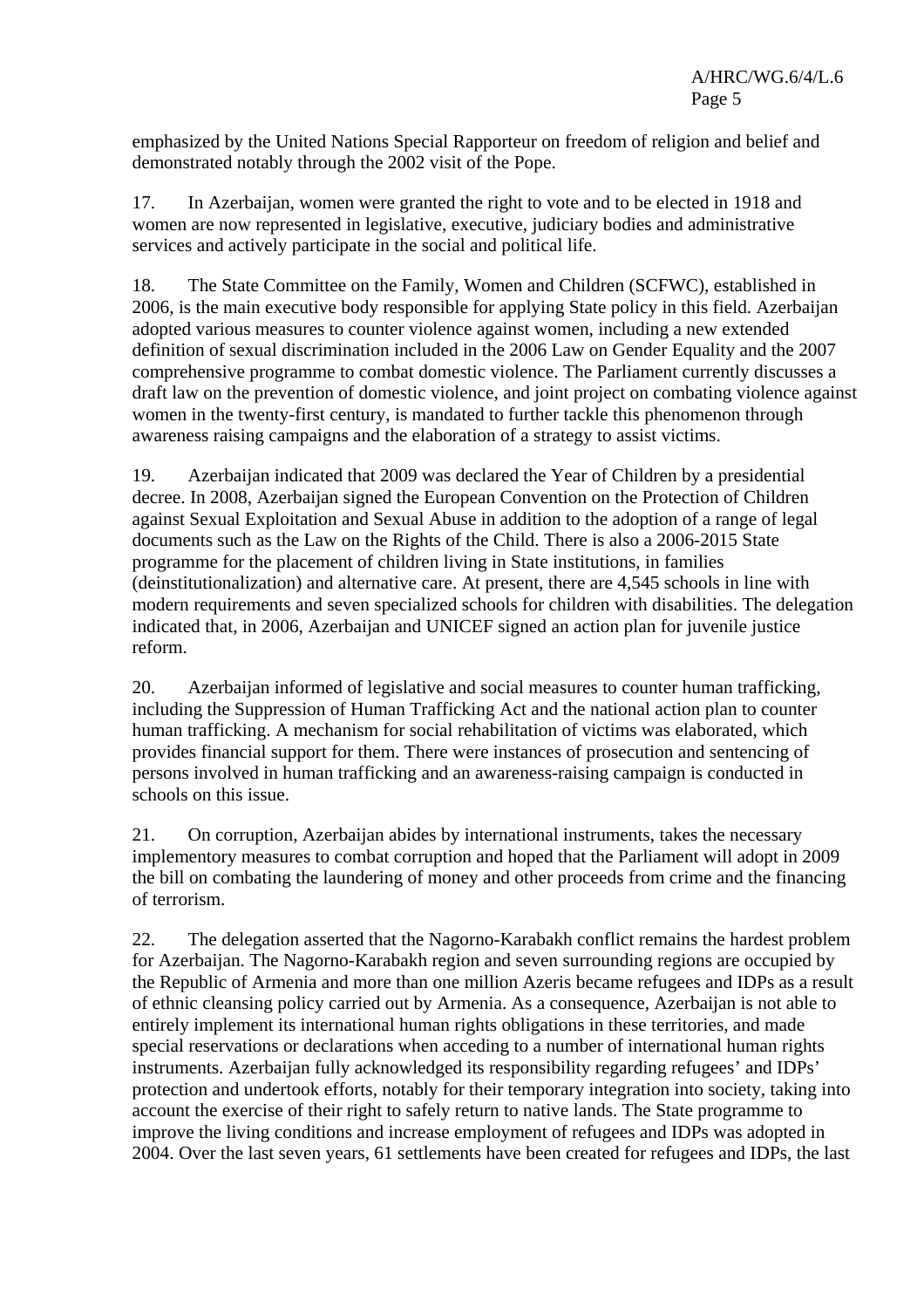A/HRC/WG.6/4/L.6 Page 6

tent camps were shut down in December 2007 and an important budget was allocated to this end. United Nations High Commissioner for Refugees highly appreciated these efforts.

### **B. Interactive dialogue and responses by the State under review**

23. During the inter-active dialogue, statements were made by 58 delegations. A number of delegations thanked the Government for the comprehensive national report, its presentation and for the responses provided to advance questions. Statements were made welcoming Azerbaijan's commitment to the UPR process, its constructive participation and the consultations with stake holders that took place in preparing the national report.

24. Algeria asked about measures taken in particular in light of the 2007 CEDAW recommendation to adopt a bill on domestic violence. Algeria encouraged Azerbaijan to devote increasing attention to the struggle against violence against women, especially through the implementation of social measures. Algeria recommended continuing efforts to improve and ensure access to education for all children and to include human rights teaching in school programs. Algeria recommended Azerbaijan to continue its efforts in order to offer IDPs satisfactory life conditions. Algeria recommended Azerbaijan to continue its efforts in the reduction of poverty and to envisage the sharing of best practices with interested countries.

25. Slovenia commended Azerbaijan for ratifying both Optional protocols to CRC in 2002. Slovenia noted the efforts in the education sector, especially in regard to IDPs. It also noted that the long lasting conflict had had a negative impact on the quality of education for displaced children and that the financial and social hardships for their families, the material condition of schools, the quality of teachers and the psychological condition of displaced children all played a potentially adverse role. Slovenia recommended the authorities of the republic of Azerbaijan to fully implement the recommendations of the United Nations study on violence against children.

26. The Netherlands recommended that Azerbaijan consider modifying or repealing the criminal legislation on defamation to take away the possibility of depriving anyone of his or her liberty on account of opinions. It noted that human rights organisations operating in areas such as women's rights and LGBT rights, as well as religious groups, are subjected to harassment and sometimes even violence. It also recommended that Azerbaijan strengthen its efforts to guarantee freedom of assembly and association and to respect the work of human rights defenders, and that legislation concerning NGOs be implemented accordingly.

27. Uzbekistan welcomed the achievements reached in crime suppression and reform of the penitentiary system, in defending social security, rights of women and children. Positive steps have also been reflected in the development of non-governmental organizations (NGOs): in the Parliament, standing commissions' special working groups are cooperating with NGOs to develop draft legislation.

28. Cuba noted measures such as the 2002 law guaranteeing equality between men and women and inquired about other initiatives to eliminate gender inequality. Cuba underlined the work done with detainees and appreciated the National Plan and legislation to protect children. Cuba recommended that Azerbaijan continue efforts already underway to improve the living standards of its people and to ensure the social protection of its people based on a vigorous development of the economy and an appropriate distribution of wealth. It further recommended that Azerbaijan continue with national programmes already undertaken to reduce any form of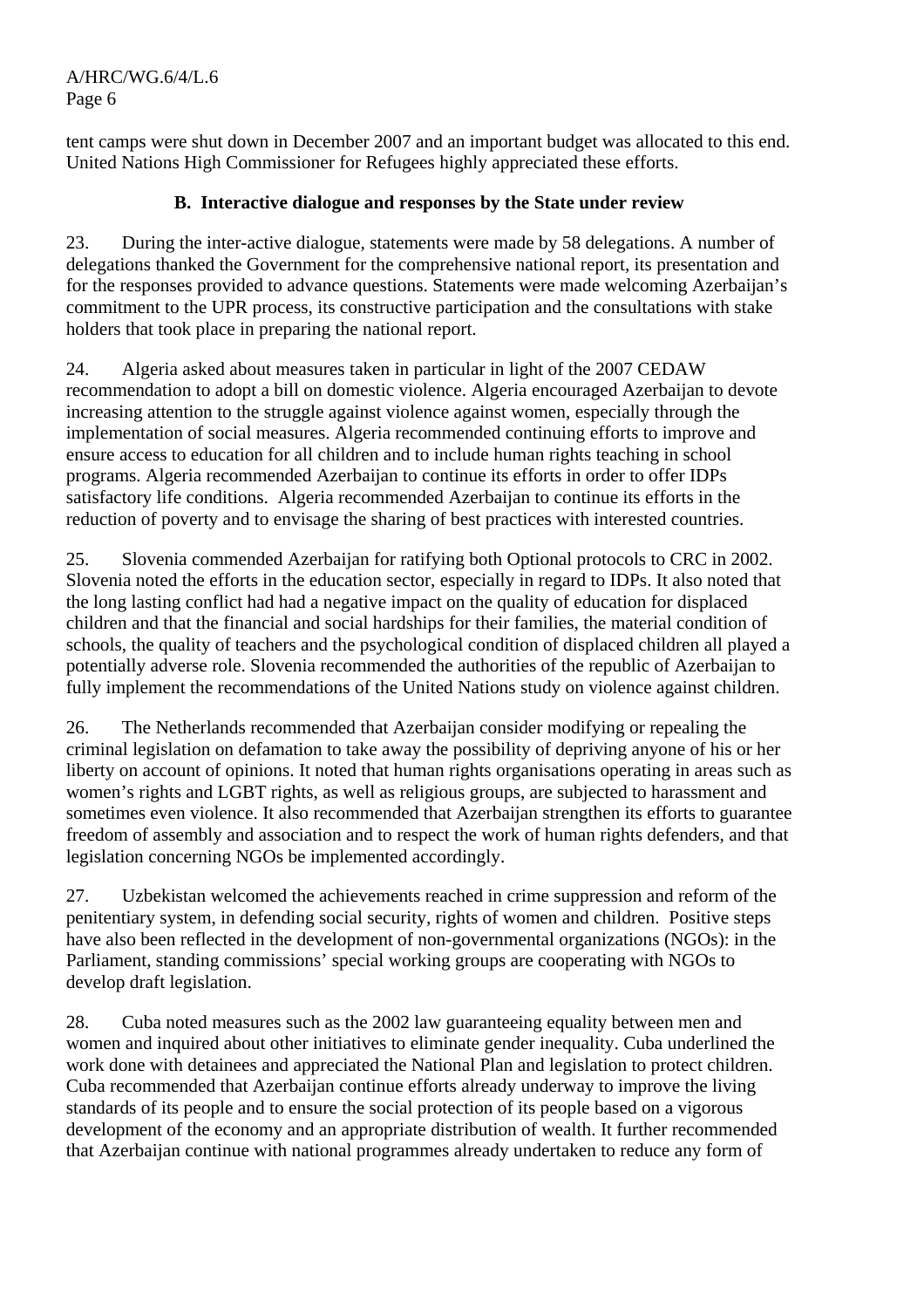discrimination against women until it is totally eliminated, as it is through this that it can protect the most vulnerable sections of the population, including women and children.

29. Germany strongly recommended that Azerbaijan take all necessary measures to ensure that the law on freedom of assembly is not applied in an unduly strict manner by the local authorities, to consider abolishing the pre-approval requirement for public assemblies altogether and to replace it with an obligation of notification for the organisers of public assemblies. Germany also recommended that Azerbaijan take all the necessary measures to shorten the pretrial detention of all persons arrested on criminal charges, in particular that of minors, and create separate detention facilities for the latter. Germany recommended that the government urgently improve prison conditions.

30. Belarus stated that events have been held to improve the judicial system, and technical facilities in courts have been upgraded. It also noted measures to eliminate poverty and to increase the level of social protection. Belarus recommended that Azerbaijan continue to support a high level of socio-economic protection. Serious attention given to the exercise of rights in defence of women and children has resulted in legislation enshrining provisions for gender equality and a new juvenile justice system. Belarus also recommended Azerbaijan to continue providing accessibility and high calibre education at all levels.

31. Republic of Korea applauded the cooperation between the penitentiary administration and NGOs in monitoring the situation in detention facilities, as exemplified by the International Committee of the Red Cross' visits. The Republic of Korea is still concerned about the situation of vulnerable groups such as children and women among the refugees and IDPs and made a reference to the Committee on the Rights of the Child (CRC) which recommended that Azerbaijan address the special needs and rights of displaced and refugee children, and CEDAW which urged Azerbaijan to implement targeted measures to improve the access of refugees and internally displaced women and girls to education, employment, health and housing.

32. China commended Azerbaijan for improving prison conditions, assisting vulnerable groups, dealing with human trafficking, strengthening traditional justice and promoting the rights of women and children. China indicated that Azerbaijan trained judicial personnel on human rights. It noted the challenge faced by Azerbaijan in eradicating violence against women and pursuing perpetrators.

33. Mexico recommended Azerbaijan to comply with the recommendations made by Treaty Bodies and Special Procedures and, in this connection, recommended to establish mechanism to monitor ethnic minorities and other vulnerable groups, including migrants and asylum seekers, and to allow these groups to access all rights enjoyed by the rest of the population. In order to prevent and to combat discrimination against women, Mexico recommended to adopt specific legislation on violence against women and forced marriages, in conformity with the Convention on the Elimination of All Forms of Discrimination of Women and the Convention on the Rights of the Child. Mexico recommended improving the administration of justice, including the establishment of a system of inspection of detention centres and a system to follow-up complaints of allegations of torture. Finally, Mexico recommended the establishment of interinstitutional mechanism, in which relevant civil society actors will participate, in order to implement UPR recommendations as well as Human Rights Council's Special Procedures and Treaty Bodies recommendations.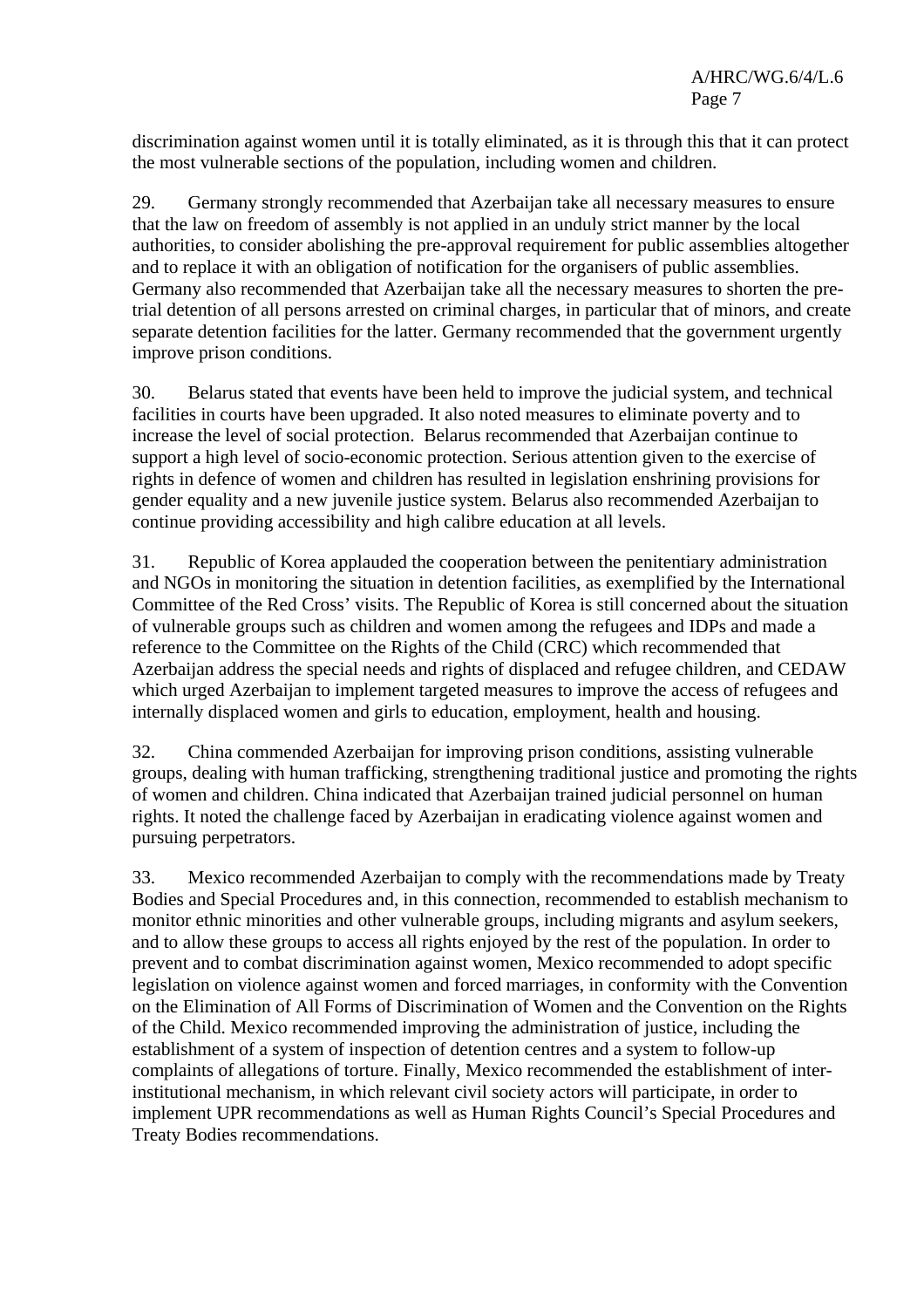34. Ukraine noted with satisfaction that Azerbaijan works closely with treaty bodies and provides all the required periodical reports. It also noted that Azerbaijan attaches high priority to the protection of rights of women, especially to elimination of all forms of violence against women. Ukraine asked Azerbaijan to elaborate more on activities, particularly aiming at raising awareness of the trafficking in human beings threat. With regard to the CoE Commissioner recommendation to adopt robust measures to counter trafficking in human beings, Ukraine asked what measures have been taken.

35. Saudi Arabia noted that the Constitution contains provisions aimed at protecting human rights and includes measures geared towards overcoming the difficulties which Azerbaijan needs to cope. Azerbaijan's experience in promoting human rights elicits the following question: What difficulties is Azerbaijan facing in the provision of more health and education services for children? What role are international organizations (such as UNICEF) playing in the development of the rights of the child in Azerbaijan? In the light of the above, Mr. Chairman, my country's delegation commends the real achievements made by Azerbaijan in the field of human rights and recommended that the positive aspects of those achievements be taken into consideration in order to act as an incentive and a stimulus for further progress in the promotion and protection of human rights in Azerbaijan.

36. France asked about measures to ensure the independence of justice and the respect of international norms related to a just and fair trial. Noting that in the domestic legislation discrimination is a crime, France asked why no process has been so far held on this charge. France recommended that Azerbaijan ensure the full exercise of freedom of expression and of the freedom of all independent media, both national and foreign ones, regardless to their nature: press, internet, radio or television. France recommended Azerbaijan to take all measures to grant access to justice for all women victim of violence, and take measures for their protection and rehabilitation, and to train police authorities on violence against women.

37. South Africa applauded Azerbaijan for, inter alia, the Programme on strengthening the Fight against Corruption. It referred to CESCR's previous request to provide training to law enforcement officials and judges on the serious and criminal nature of domestic violence. South Africa recommended that the Government reviews its Poverty Reduction Programmes with a view to addressing the root causes of poverty and the adoption of effective ways of dealing with the social challenges.

38. Qatar noted the separation of powers underlined in the Constitution and that the final objective of the state is to protect human rights and fundamental freedoms. It also noted that the Constitution indicates that ratified treaties become part of national law and have supremacy over other laws. It welcomed the adoption of a number of, including on the rights of children. Qatar expressed the hope that Azerbaijan will overcome the remaining obstacles, particularly where children and IDPs are concerned.

39. Bahrain noted the efforts taken in order to promote, strengthen and protect civil, political, economic, social and cultural rights. These efforts are greatly valued as Azerbaijan made progress in many disciplines, especially freedom of religion and belief, religious tolerance and harmony. Bahrain also valued the efforts made regarding formulation of plans and human rights training of the judiciary in order to enhance the legal reform.

40. Lichtenstein recalled that, in 2006, the CRC expressed concerns at the growing numbers of street children and the lack of recovery, medical treatment, social integration or educational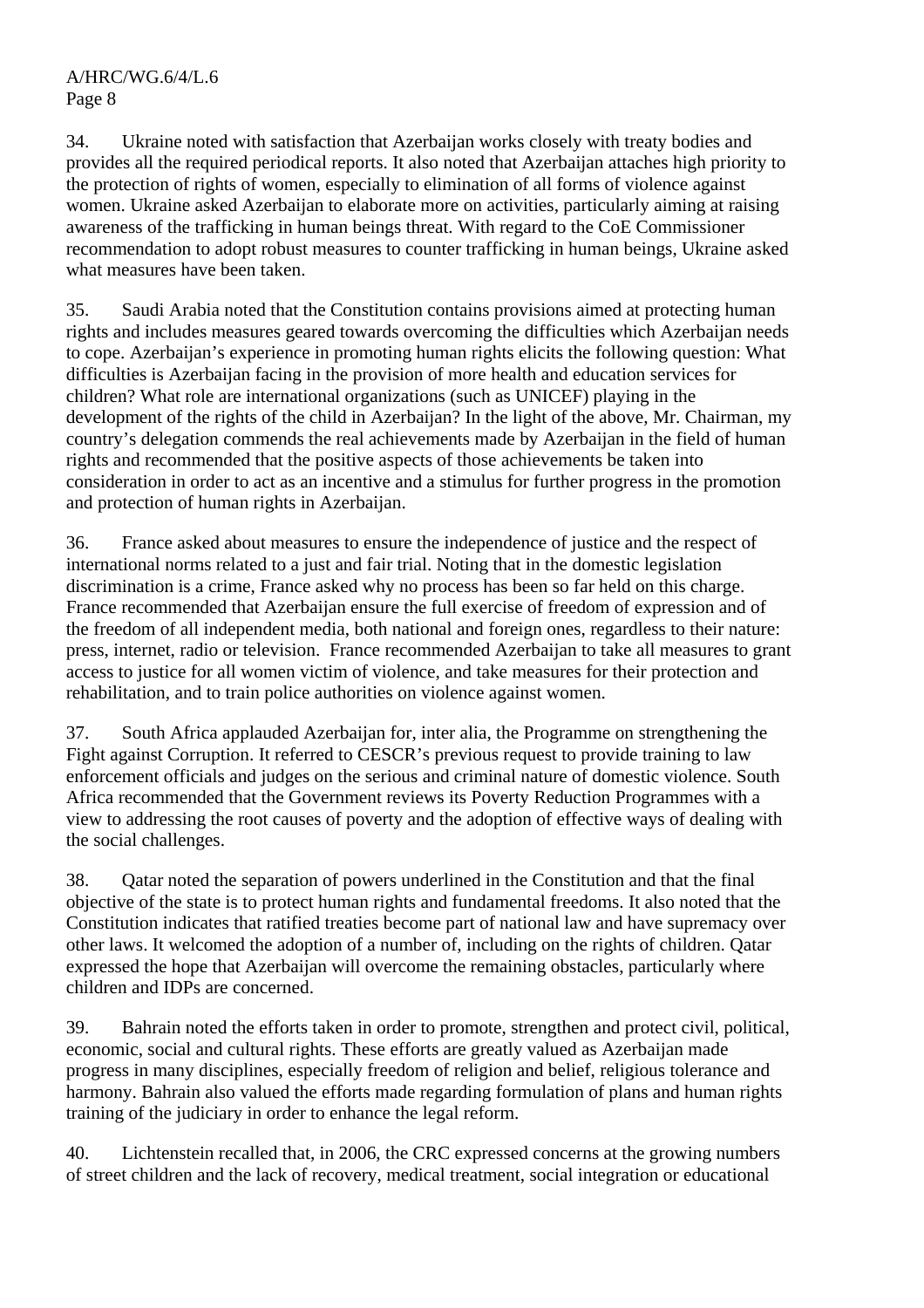programmes and asked about further measures planned. It recommended that Azerbaijan accede to the Rome Statute of the International Criminal Court. Liechtenstein welcomed the measures taken to improve the training of law-enforcement officials regarding the prevention of torture and ill-treatment.

41. Egypt welcomed the establishment of the Human Rights Commissioner, which also includes a Special Counsellor on gender equality, as well as the State Committee on Women's Affairs. Egypt referred to the recommendation of CRC that this Office include a unit on children's rights. It welcomed the cooperation between Azerbaijan and the Human Rights Council, OHCHR and the different treaty bodies. It recommended that Azerbaijan continue efforts to promote and protect human rights in collaboration with the Human Rights Council and OHCHR on the basis of the needs identified by Azerbaijan and also continue its efforts to ensure that national laws are consistent with international obligations, and to further their implementation on the ground.

42. Sweden recommended increasing the efforts to ensure that detention conditions fully meets international human rights standards. Sweden recommended Azerbaijan to ensure that all branches of the State, including agents of public authorities, fully respects and promotes the freedom of expression. Concerned by recent decisions to stop foreign media from broadcasting in Azerbaijan, Sweden recommended Azerbaijan to fully uphold media freedom in accordance with international obligations. Sweden also recommended the Government to uphold the respect of the right to peaceful assembly and ensure that this right is effectively implemented.

43. Norway recommended Azerbaijan to issue a standing invitation to the Special Procedures. Norway recommended that Azerbaijan ensure that its media regulations promote diversity among media outlets in line with international standards and best practices. Norway recommended that crimes and violations against journalists and human rights defenders are effectively investigated and prosecuted, and that those responsible are punished. Norway recommended that complaints of harassment of journalists and human rights defenders receive prompt response and that adequate measures for their safety are taken. Finally Norway recommended that the State officials are discouraged from continuing the current practice of instituting lawsuit against journalists and human rights defenders that publish criticism.

44. Tunisia noted with interest the National Action Plan to promote human rights, the aim being, inter alia, to develop interaction between the state and civil society. Tunisia welcomed the considerable efforts to curb violence against women. It expressed the view that the project on combating violence against women in the  $21<sup>st</sup>$  century is an important approach in safeguarding the rights of women, including in countering early marriages, and in reducing the impact of this phenomenon on the family, particularly children.

45. Spain asked what kind of measures Azerbaijan will adopt in order to guarantee religious freedom including to ensure a greater press freedom and the eventual de-criminalization of defamation. Spain stated that approximately 600,000 Azeri have been living as IDPs for more than a decade as a result of the 1991-94 Nagorno-Karabakh conflict and asked what the Government is doing to ensure the enjoyment of human rights by IDPs. Spain asked about measures being taken in order to prevent cases of torture and abuses by police authorities.

46. Indonesia commended the new legislation on the Penal Enforcement Code and the Code of Criminal Procedure of 24 June 2008, which contains some progressive dispositions regarding the welfare of detainees and prisoners. Indonesia recommended Azerbaijan to ensure the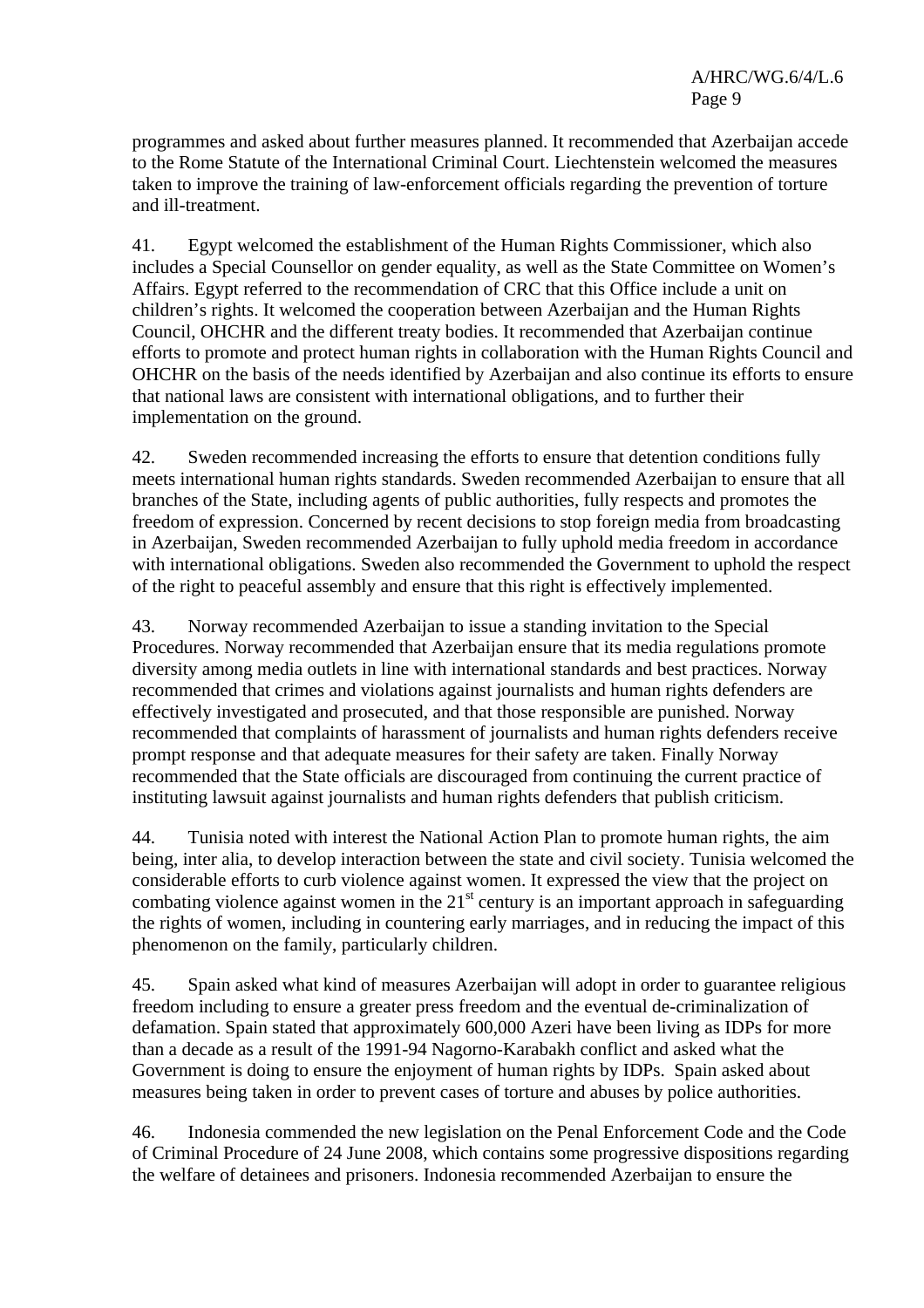effective implementations of these new laws. Indonesia recommended the Government to continue and intensify its efforts on behalf of children and women generally, to ensure their safety in the domestic environment and to remove any obstacles to their education, development and access to equal opportunities.

47. The United Kingdom noted that CAT was concerned at the substantial gap between the legislative framework and its practical implementation and that CRC was concerned that legislative measures are not provided with adequate mechanisms and financial support. The United Kingdom recommended that Azerbaijan reconsider its decision and permit broadcasting by non-Azeri outlets on FM frequencies. It referred to reports that some sectors of the Ministry of Interior and the judiciary appear to exert pressure on the media, including with the use of defamation trials. It emphasised that the use of criminal libel law to unjustly imprison or financially ruin journalists severely impacts on media freedom in this context it recommended that all journalists remaining in detention be released. It recommended that Azerbaijan continue to engage fully with civil society groups in the follow-up and implementation of this review.

48. The Czech Republic recommended to issue and implement a standing invitation to all Special Procedures. It recommended Azerbaijan to address persisting problems, such as overcrowding and insufficient health care and to establish an independent mechanism to overview conditions in detention facilities, with particular focus on conditions of children and their protection against violence and abuse. Referring to recommendations made by CAT, the Czech Republic recommended Azerbaijan to provide law enforcement and judicial officials with specific education/sensitivity training towards the protection of children, women and persons of minority sexual orientation or gender identity. The Czech Republic recommended Azerbaijan to take concrete measures to ensure necessary resources to increase effectiveness of the protection of children rights, including effective monitoring of conditions in institutional care and establishing of a complaint mechanism for children, to develop and adjust new mechanisms for the protection of children based on serious research and wide piloting, and to create mechanisms to deliver foster care services. The delegation finally recommended bringing rules on broadcasting in compliance with relevant provisions of ICCPR, releasing persons held in prisons for their political views and adopt safeguards against arbitrary or politically motivated detention and trials including through ensuring full independence and transparency of judiciary.

49. Turkey, aware of the fact that Azerbaijan found itself faced with a large scale displacement problem as a result of the Nagorno-Karabakh conflict, praised Azerbaijan for the effective measures taken to alleviate the suffering of IDPs. It appreciated the establishment of the Ombudsman Institution and encouraged Azerbaijan to continue to make the best use of this important mechanism in addressing the remaining shortcomings in the judiciary and the penitentiary systems as well as in the fight against corruption. It trusts that the new Law on Freedom of Assembly will constitute a step in the right direction for raising further the democratic standards.

50. Latvia noted with appreciation the recent voluntary pledge of Azerbaijan to extend a standing invitation to all United Nations special procedures. It further noted the positive cooperation with a number of these special procedures and that Azerbaijan has invited and received several Special Rapporteurs in the past few years. In the light of this positive cooperation, Latvia recommended that Azerbaijan fulfil its voluntary pledge and extend a standing invitation to all special procedures of the Human Rights Council.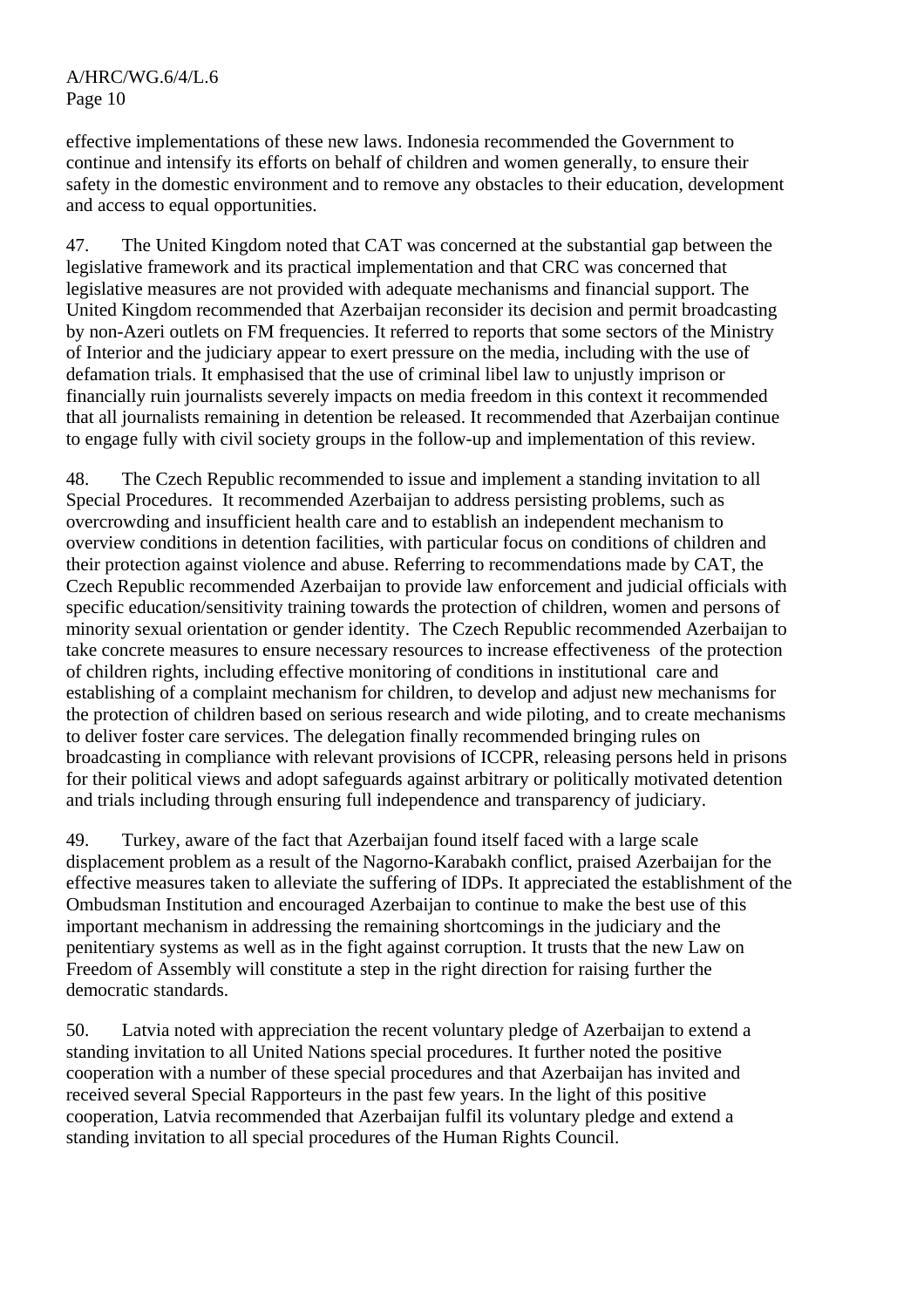51. Jordan welcomed the adoption of the constitutional acts on the Commissioner for Human Rights (Ombudsman) and commended the strong political will as reflected in, inter alia, the 2006 national plan of action for human rights protection. Jordan recommended that Azerbaijan continue its constructive efforts in human rights education, including its active cooperation with the key international organizations towards this end.

52. Austria welcomed the Rights of the Child Act and the National Plan of Action for Human Rights Protection but said that their implementation reportedly face challenges. Austria recommended that Azerbaijan take concrete steps and ensure that all necessary resources are provided to government agencies in order to increase the efficiency of a child protection system. It also recommended that Azerbaijan ensure that pilot initiatives at regional level are fully supported by the federal government with a view to consider developing inter alia an independent, nationally coordinated statutory service, which could act as a referral and decisionmaking body. Austria noted the 2006 State Programme for the Placement of Children living in State Institutions in Families and Alternative Care. Austria recommended that Azerbaijan take concrete measures to ensure that institutions are adequately scrutinised with respect to quality standards of care and the possibility of redressing abuse and violations and recommended that Azerbaijan take concrete steps to make other forms of alternative care more accessible, i.e. promote guardianship and foster care systems as well as develop community based family support services that prevent the abandonment of children from their families.

53. Hungary expressed that it is important that children have a safe and harmonious family background and therefore welcomed measures taken in this regard. Hungary was concerned that children may still suffer neglect, corporal punishment and abuse, including sexual abuse in the family. It indicated that trafficking in human beings also remains a problem and that the risk is even higher for children who are illegally adopted from orphanages for the purpose of trafficking in organs. Hungary recommended that Azerbaijan take adequate measures to further defend children's rights. Hungary also recommended that Azerbaijan take the necessary measures so that persons below 18, being under arrest, would not be subject to corporal punishment or other forms of ill-treatment.

54. Russian Federation noted that over the last years, Azerbaijan managed to achieve considerable success in improving its human rights situation and that it has continued to improve its national legislation. It considered it important to look at the experiences of Azerbaijan in resolving social and economic issues, and especially the situation of children who lack supervision. The Russian Federation recommended that Azerbaijan continue its sustained work in the implementation of State program, over a period of 10 years, to transfer children from State institutions to families and alternative care.

55. Azerbaijan welcomed the recommendations made and indicated that it will address progress made and constraints in a frank manner. Regarding the strengthening of the judiciary, the delegation recalled its introductory statement and added that the selection of judges is fully transparent. In addition, new specialized courts are due to be established such as juvenile courts and new administrative courts. A great attention is paid to the training and re-training of judges and law enforcement officials. Attention is paid to expand access to justice and targeted measures include the establishment of six regional courts of appeal in addition to that in Baku.

56. Regarding journalistic activities, the delegation noted that Azerbaijan has abolished State censorship and legislative measures were adopted to truly ensure the freedom of speech and opinion. Azerbaijan has established a Council of the Press and adopted a special concept paper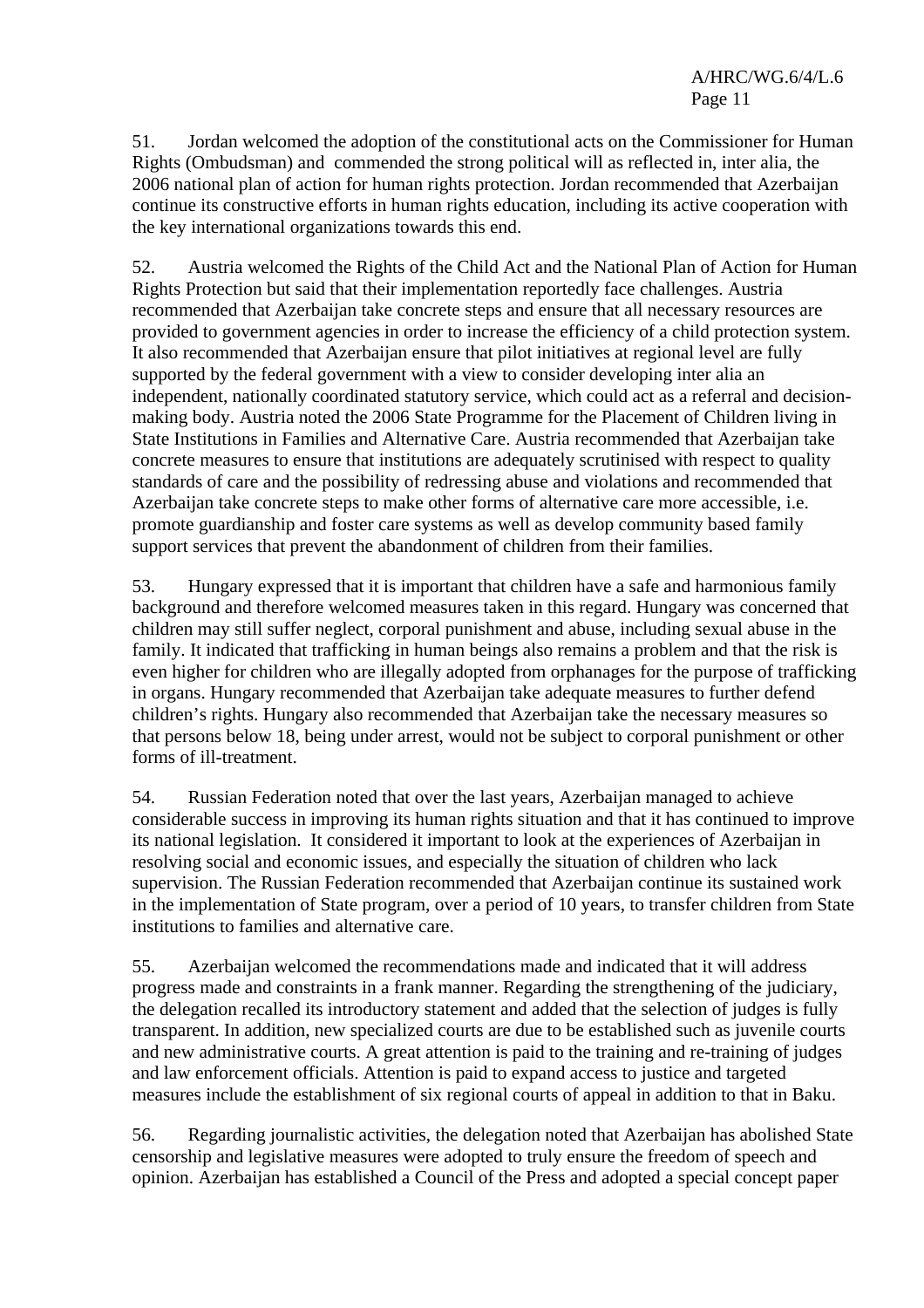on working with the media. A special fund to support news media was established and all violations of journalists' rights are carefully investigated and monitored by relevant bodies. There were instances of law enforcement officials being punished for such violations. The delegation acknowledged that a number of journalists were prosecuted in criminal courts and serve a sentence in jail but for specific crimes not related to their journalistic activities and many of them were pardoned over the past years. The prosecution of journalists for slander and insult are rare, treated as civil cases and there is currently only one journalist serving a sentence for defamation.

57. Regarding children without supervision, Azerbaijan noted cases of abuse of authority by the police but that necessary measures have been taken. On corruption, by a 2006 Decree, a structure for internal investigations was established within the Ministry of Interior. Over the past years, a number of cases of human rights violations by the police were registered, which led to disciplinary measures, prosecution and dismissals.

58. On children's rights, efforts have been undertaken in line with the CRC, including the 2005 Law on street children and children without parental supervision. Over the last few years, more than 1000 children were taken out of the street and received assistance tailored to their needs including education and issuance of identification documents. To this end, Azerbaijan cooperates with human rights institutions, SCFWC and NGOs. In 2007 and 2008 a training course on street children was conducted and a foster institution for street children was created.

59. Azerbaijan stated that social protection of vulnerable persons, including disabled persons is a priority area. The main goal is to promoting employment for these persons and quotas were established by law in 2001 for the employment of disabled persons. In addition, a law targeting State assistance was adopted, which enshrines the principle of equality without any kind of discrimination.

60. On poverty, the delegation recalled that the poverty rate decreased in 2008 and referred to the prior mentioned 2008-2015 State programme. On institutionalisation and alternative care for children, Azerbaijan referred to the 2006-2015 State programme conducted with UNICEF and NGOs.

61. On women's rights, Azerbaijan noted that it will as a State party to CEDAW present its periodic report in 2009 to the Committee whose recommendations will help in improving the situation. The delegation made reference to the 2007 comprehensive programme, the draft law to prevent domestic violence, and recalled that criminal law provides for sanctions and penalties of physical and sexual violence.

62. On children's rights, the delegation said that a national programme was being drafted, and that a supplement to the criminal code had been adopted emphasizing rehabilitation of children. There is only one educational institution, which is overcrowded, but measures will be taken in the reform of the penitentiary system. The ICRC can visit penitentiary institutions without obstacles and a Public Affairs Committee was established within the Ministry of Justice made up of NGOs, which monitors the situation in full transparency.

63. Azerbaijan praised special procedures and announced having decided to extend a standing invitation to all of them. The Ombudsman was granted Status A in 2000 and respects the Paris Principles. Finally, it was recalled that Azerbaijan ratified OP-CAT.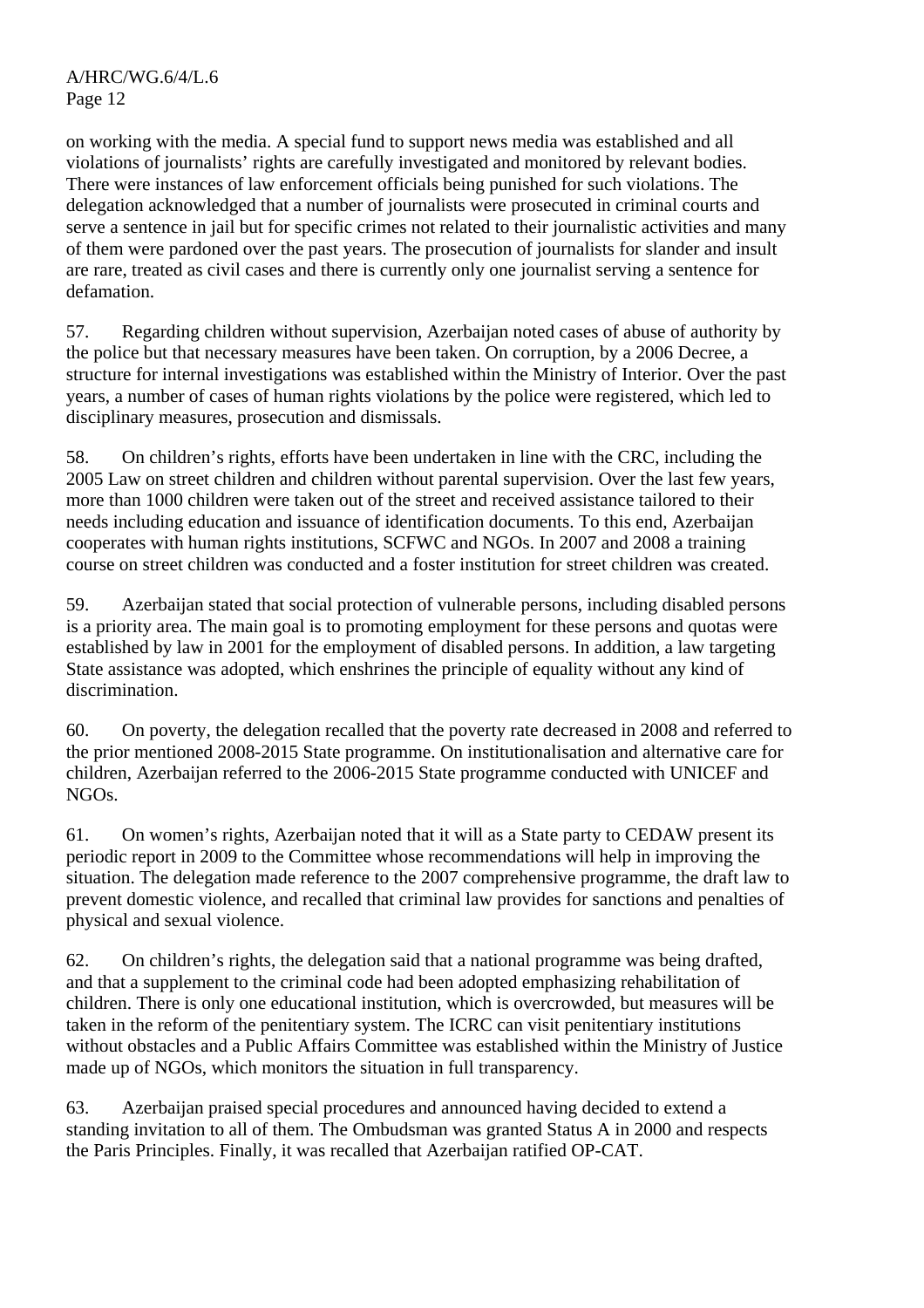64. Chile expressed concern at, inter alia, persistent cases of intimidation, cruel treatment and torture, prison conditions and judicial procedures, restrictions on freedom of assembly and expression. Chile recommended to promote and strengthen international humanitarian cooperation and assistance so as to provide for programmes and mechanisms to contribute to the elimination of threats and limitations to human rights of refugee and displaced persons. Chile also recommended to speed up the implementation of legal framework, as well as improve systems and procedures for the administration of justice and to make further progress on public governance. Chile recommended to increase the protection mechanisms for women and children as well as measures to disseminate and make their implementation more effective.

65. Japan welcomed the agreement with the ICRC to permit its officials to visit convicted persons in places of detention without interference. Japan noted that, according to the Human Rights Commissioner's 2007 annual report, 144 cases of human rights violations were registered and that disciplinary action was taken against 199 people. With a view to improving criminal justice, especially in terms of the prevention of torture, Japan recommended that Azerbaijan consider taking substantial measures, such as requesting capacity-building assistance, to advance the understanding of human rights and criminal investigation ability of police personnel.

66. The United Arab Emirates noted efforts made especially in the field of health, education, the protection of women's rights and the contribution women give to the society. The United Arab Emirates were satisfied about the measures taken to thwart human trafficking, but were willing to learn more about this.

67. Democratic People's Republic of Korea appreciated the establishment of the Institution of Ombudsman and Presidential Pardons Commission. It was impressed by Azerbaijan's ratification of the major human rights instruments and efforts to observe reporting obligations. It asked Azerbaijan to elaborate on plans to further improve the situation of women and children.

68. Kazakhstan noted the work undertaken to reform the judiciary and was pleased to note that Azerbaijan, is implementing measures to ensure the effective administration of justice. It expressed satisfaction at the policy on the protection of the rights of the family, women and children. Kazakhstan recommended that Azerbaijan continue its effective work in the area of defending these rights.

69. Malaysia was encouraged to note the serious efforts in combating violence against women including domestic violence. It recommended that Azerbaijan consider widely disseminate information on the provision of CEDAW to the publics through education system, awareness-raising campaigns and gender sensitivity training. Malaysia recommended that Azerbaijan steps up its efforts to ensure that basic needs of the population are fully met, in particular, in the areas of employment, public health, education and public housing.

70. Italy recommended that Azerbaijan take fully into account the recommendations of the Special Rapporteur on Freedom of Religion aimed at promoting and fully ensuring freedom of religion for all religious communities throughout Azerbaijan. Italy recommended Azerbaijan to further align its legislation and practice with the provisions of the Convention against Torture. Italy recommended that Azerbaijan develop a national strategy to guarantee better access to education to all children and to include in the school system, at all levels, appropriate measures in the field of human rights education, in accordance with the Plan of Action 2005-2009 of the World Programme for Human Rights Education.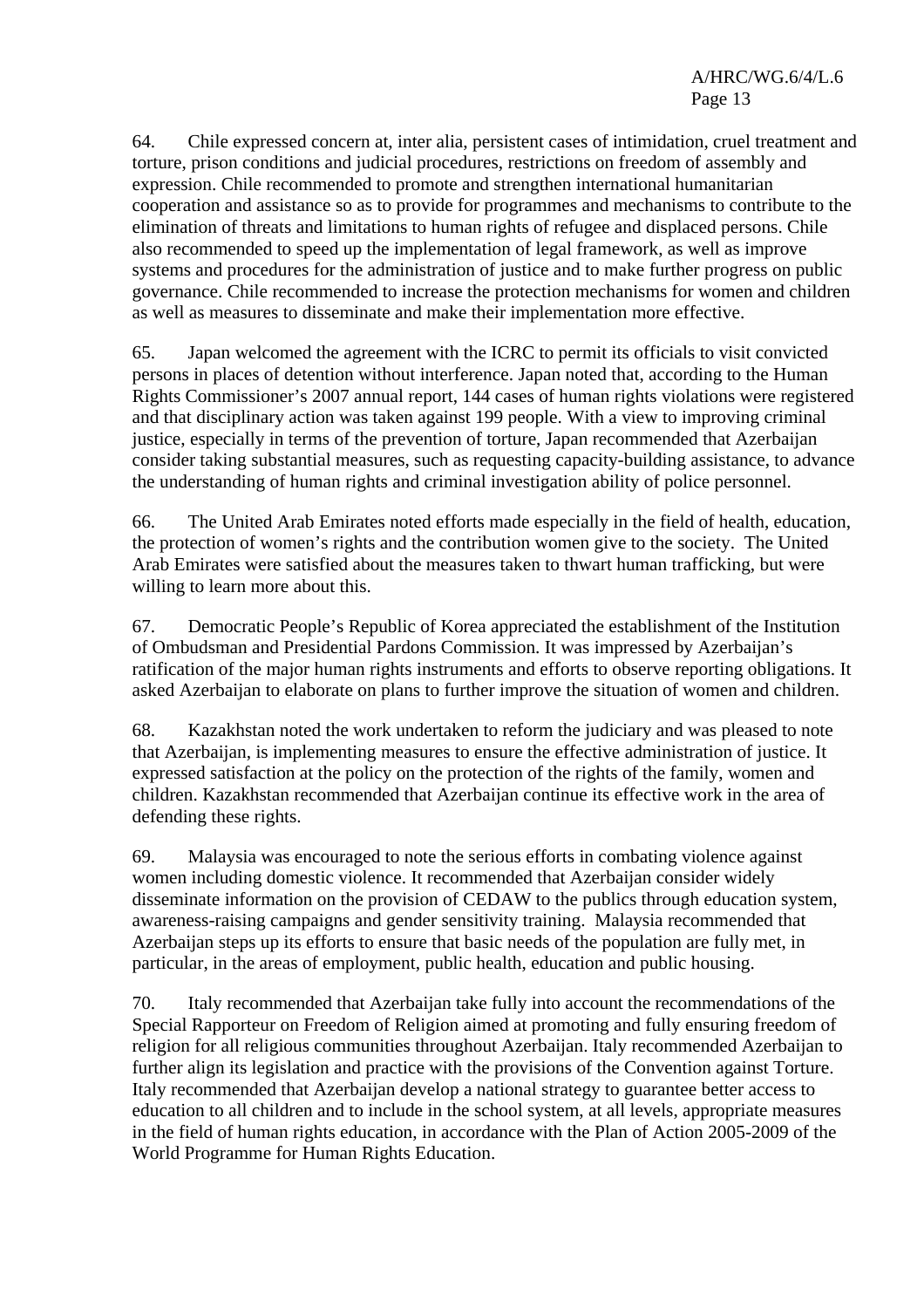71. Canada welcomed the adoption of the 2008 Law on freedom of assembly. It recommended that Azerbaijan improve respect for the right to freedom of assembly in line with its domestic legislation and its obligations under article 21 of the ICCPR. Canada recommended that Azerbaijan expand media freedoms, particularly access to broadcast media. It recommended to implement the recommendations of the OSCE in regards to reversing the ban on foreign FM radio broadcasting. Canada also recommended that Azerbaijan fully respect the social and economic rights of all, including internally displaced persons, in line with its obligations under the ICESCR by following through on its commitments under the programme of the State Committee on Refugees and Internally Displaced Persons.

72. Sudan commended Azerbaijan for protecting and promoting human rights, especially the rights of vulnerable groups, and noted Azerbaijan's also continued focus on the right of the child. Sudan recommended Azerbaijan to continue its cooperation with the international community, especially in two fields: the solution of problems of refugees and IDPs; and its 2006-2015 State program on poverty alleviation and development.

73. Lithuania expressed appreciation for having abolished death penalty more than ten years ago. Lithuania recommended to change the criminal legislation provisions on defamation and to establish procedures that will stop harassment of journalists. Lithuania recommended that public awareness campaigns about equal opportunities of women and men should be carried on. Lithuania also recommended further developing measures against domestic violence against women. Victims of domestic violence should have possibility to use appropriate means of redress and access to shelters.

74. Armenia referred to CERD that encouraged Azerbaijan to combat tendencies giving raise to racist and xenophobic behaviour, particularly against ethnic Armenians. CESCR in 2004, ECRI and Commissioner for Human Rights in 2007 raised similar concern stating: "Armenians living in an atmosphere of fear", "illegal occupation of properties belonging to Armenians and other ethnic groups, facing widespread discrimination in various spheres, oral and written inflammatory speech…fuelling negative feelings among society towards Armenians". Armenia asked for clarifications on measures taken to redress the situation with discriminatory treatment of the Armenian community. Armenia recommended Azerbaijan to stop the discriminatory practices against its own citizens, which according to the Delegation of Armenia, is stated in 2006 CRC recommendations and redress the situation to achieve full protection of human rights for all its citizens, especially children.

75. Holy See was well aware of the enormous contribution Azerbaijan has made to religious freedom and inter-religious dialogue. The Holy See draw the attention to the cumbersome registration process requested for religions and problem is the difficulty to obtain visas for clergy and religious personnel in general. The delegation recommended coming to a more streamlined, transparent registration process, and visa issuing. Finally, in order to foster a further dialogue between religions, the delegation recommends an educational and awareness program focusing on the different religions in the country.

76. Islamic Republic of Iran noted that a Commission on Human Rights or Ombudsman is in place to redress human rights violations and that a national plan of action was approved. It asked about measures taken to combat domestic violence; and for further explanation concerning the national strategy to increase transparency and combat corruption and relevant plan of action for 2007-2011. The Islamic Republic of Iran recommended Azerbaijan to further promote a culture of human rights among the society, to strengthen national capacities and to address shortcomings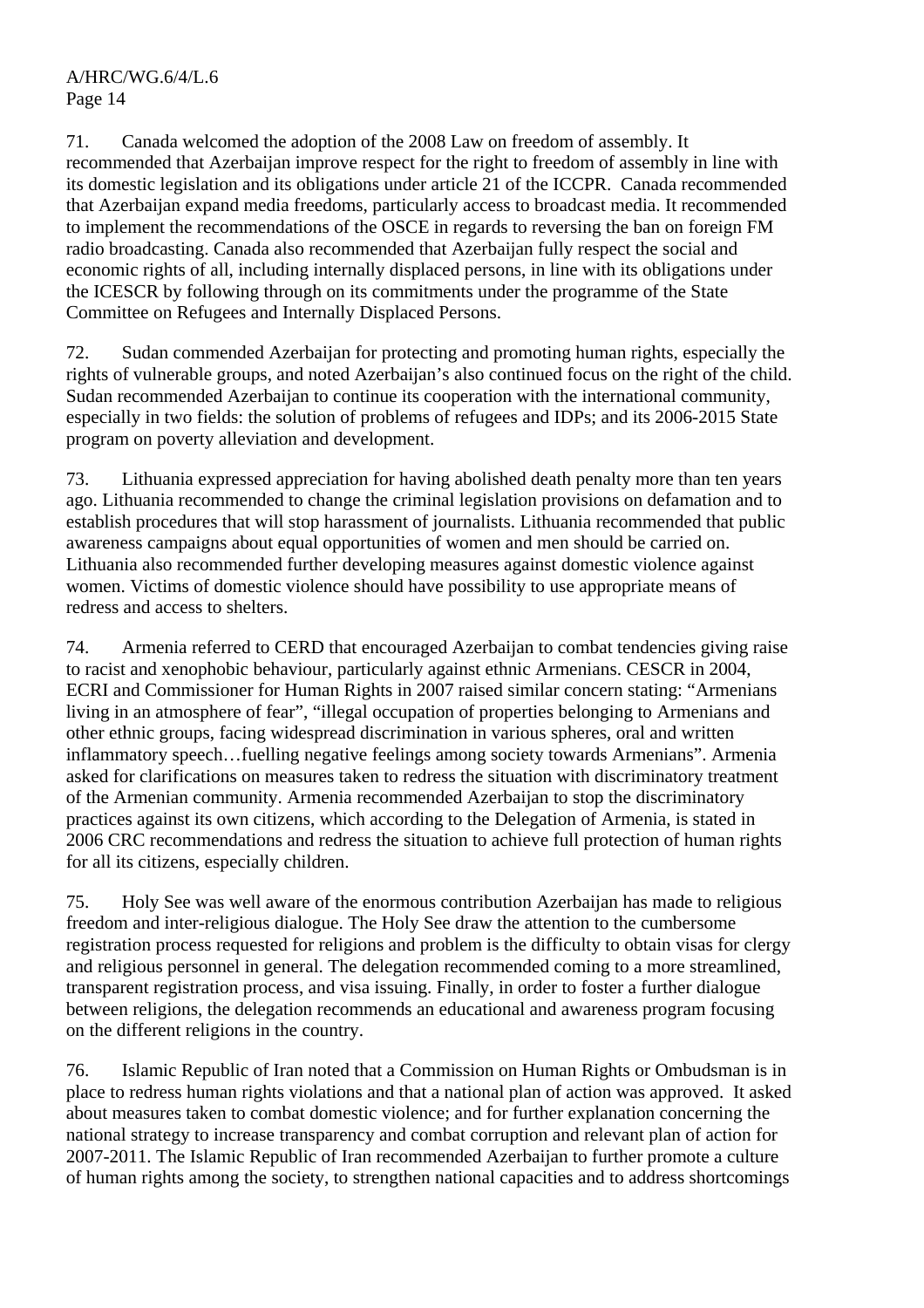in the area of human rights promotion and protection, including the rule of law and adequate protection of vulnerable segments of the population.

77. Poland recommended that Azerbaijan improve the living standards and conditions in prisons. Poland wished to learn how the authorities would explain the ban on foreign broadcasters using FM frequencies. Poland recommended that Azerbaijan take effective measures to ensure the full realisation of the right to freedom of expression. It congratulated Azerbaijan on the decision to extend a standing invitation to all special procedures of the Human Rights Council.

78. Pakistan noted that the work being done under the adoption of the first National Plan of Action for the Protection of human is impressive. The penitentiary reform is a clear example of collective efforts. Pakistan appreciated the priority being given to the issue of IDPs, to the elimination of violence against women and bringing all perpetrators to justice.

79. Bangladesh hoped that the oil revenue will be used equitably across the population to raise their overall standard of life. Bangladesh added that the issue of gender mainstreaming and equality has been identified as a critical challenge and recommended that Azerbaijan continue to address the challenge in a purposeful manner. Bangladesh said that the issue of freedom of media should also be looked at and recommended that the Government of Azerbaijan continue to work in earnest to address some of the legitimate concerns in this regard.

80. Senegal welcomed the possibility afforded to NGOs to submit draft legislation and to participate in the consideration and adoption of those bills, noting that it is a practice in which Azerbaijan could take pride. In the light of the excellent provisions adopted by Azerbaijan concerning human rights issues, Senegal encouraged Azerbaijan to hold fast to its course so as to strengthen its efforts in the area of protecting the rights of the child and eradicating poverty.

81. Syrian Arab Republic stated that Azerbaijan achieved progress, inter alia, by the the protection of the independent judicial power of the courts including the Constitutional Court. As a member of the CoE, Azerbaijan recognizes the jurisdiction of the European Court of Human Rights. It took note with appreciation of the efforts to provide all basic human services to more than one million Azerbaijani refugees and IDPs, especially women and children.

82. Estonia noted the Law on Fighting against Trafficking in Human Beings and the relevant National Action Plan. Despite that, trafficking remains a serious problem in Azerbaijan and Estonia asked what steps have been taken to implement this National Action Plan with regard to the actual penalties to the perpetrators. Estonia recommended that Azerbaijan ensure the effective implementation of the National Action Plan against Trafficking and to provide the necessary assistance to the victims of trafficking.

83. Chad encouraged Azerbaijan to continue its efforts to improve the human rights situation in the country and urged the international community to assist the country in coping with the challenges. However, Chad expressed concern at reports of the abortion of female foetuses by families which preferred not have female children.

84. Afghanistan appreciated that places of detention were officially opened up to human rights organizations. Azerbaijan signed in 2000 an agreement permitting ICRC officials to visit convicted persons in detention without interference, and Afghanistan asked about the renewal status of that agreement. While welcoming the positive improvements in women and children's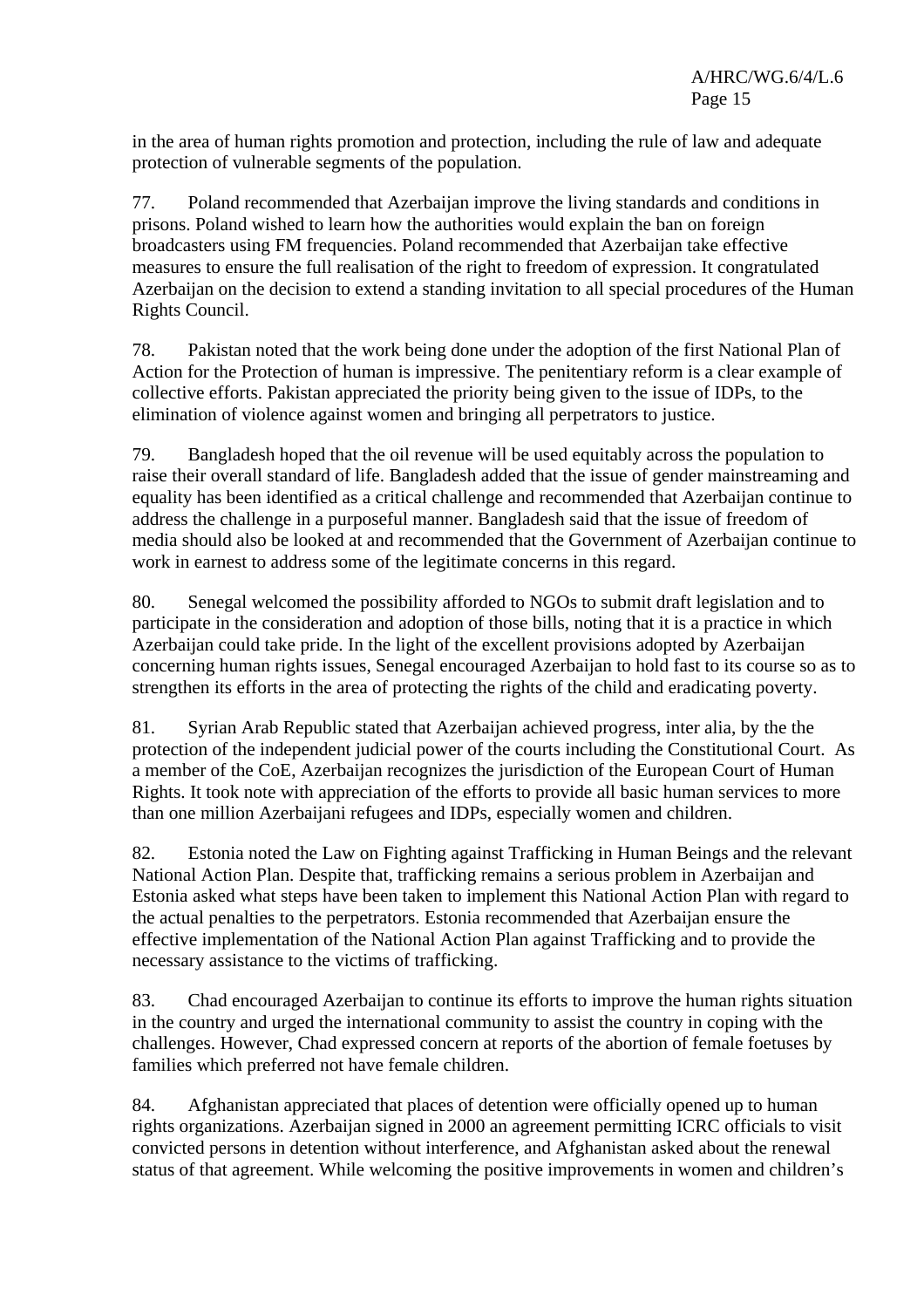A/HRC/WG.6/4/L.6 Page 16

rights, especially measures taken to combat domestic violence, Afghanistan recommended to continue efforts in this direction.

85. Brazil commended the promulgation of the Gender Equality Act and Azerbaijan's efforts towards the attainment of the MDGs. Brazil asked Azerbaijan to further elaborate on the measures taken to combat and punish domestic violence against women. Brazil encouraged Azerbaijan to accomplish progressively human rights goals as set up by HRC Resolution 9/12. Within that context Brazil recommended continuing efforts to further strengthen institutional and policy frameworks in the area of promotion and protection of human rights. Brazil also recommended that Azerbaijan take necessary measures aimed at prohibiting all forms of corporal punishment against children.

86. Palestine noted that Azerbaijan's approach constitutes a model in terms of promoting human rights despite existing obstacles such as the situation of refugees, displaced persons and economic difficulties. Palestine emphasised that Azerbaijan had been the first Muslim country to recognise the right of women to vote. Palestine recommended that Azerbaijan continue to take the necessary measures to increase transparency in local and national institutions and to optimise the country's potential.

87. Ireland welcomed the implementation of certain recommendations during the visit by the Special Rapporteur on the promotion and protection of freedom of opinion and expression in 2007. However, a number of journalists remain in prison which is of grave concern and Ireland asked, inter alia, what steps are taken to ensure the release of those journalists. Ireland recommended that the Government puts in place further measures a) to ensure respect for freedom of expression and of the media; b) to ensure that cases of alleged violence against, and wrongful imprisonment of members of the media are fully investigated; and c) to ensure that the Law of Libel is not utilised in such a manner as to stifle honest and professional reporting. Ireland recommended that the Law on Television and Radio broadcasting is amended as soon as possible to ensure that the licenses of international broadcasters can be renewed.

88. Argentina called for the possibility for ratifying CDP. Argentina recommended that Azerbaijan implement active policies and awareness campaigns in order to overcome the situation of discrimination against women. Argentina also recommended Azerbaijan to step up its social integration policies and education programmes to eradicate the current situation of children living on the street who are victims of sexual exploitation and physical abuse.

89. The Philippines inquired as to the main obstacles faced in implementing the national law and action plan against human trafficking and as to the measures it is taking to address high rates of maternal mortality. The Philippines recommended that Azerbaijan continue efforts to eradicate poverty, paying special attention to the situation of street children and children with disabilities. The Philippines also recommended that Azerbaijan share best practices in promoting religious tolerance and harmony in society.

90. India appreciated efforts to reduce poverty and strengthen human rights, including those of its ethnic minorities and IDPs. India asked about Azerbaijan's specific laws on gender equality and other efforts to impart greater awareness about gender sensitivity. Concern has also been expressed about the decline in education standards and school enrolment rates. India requested information on progress in reforming the judiciary and measures adopted to tackle human trafficking.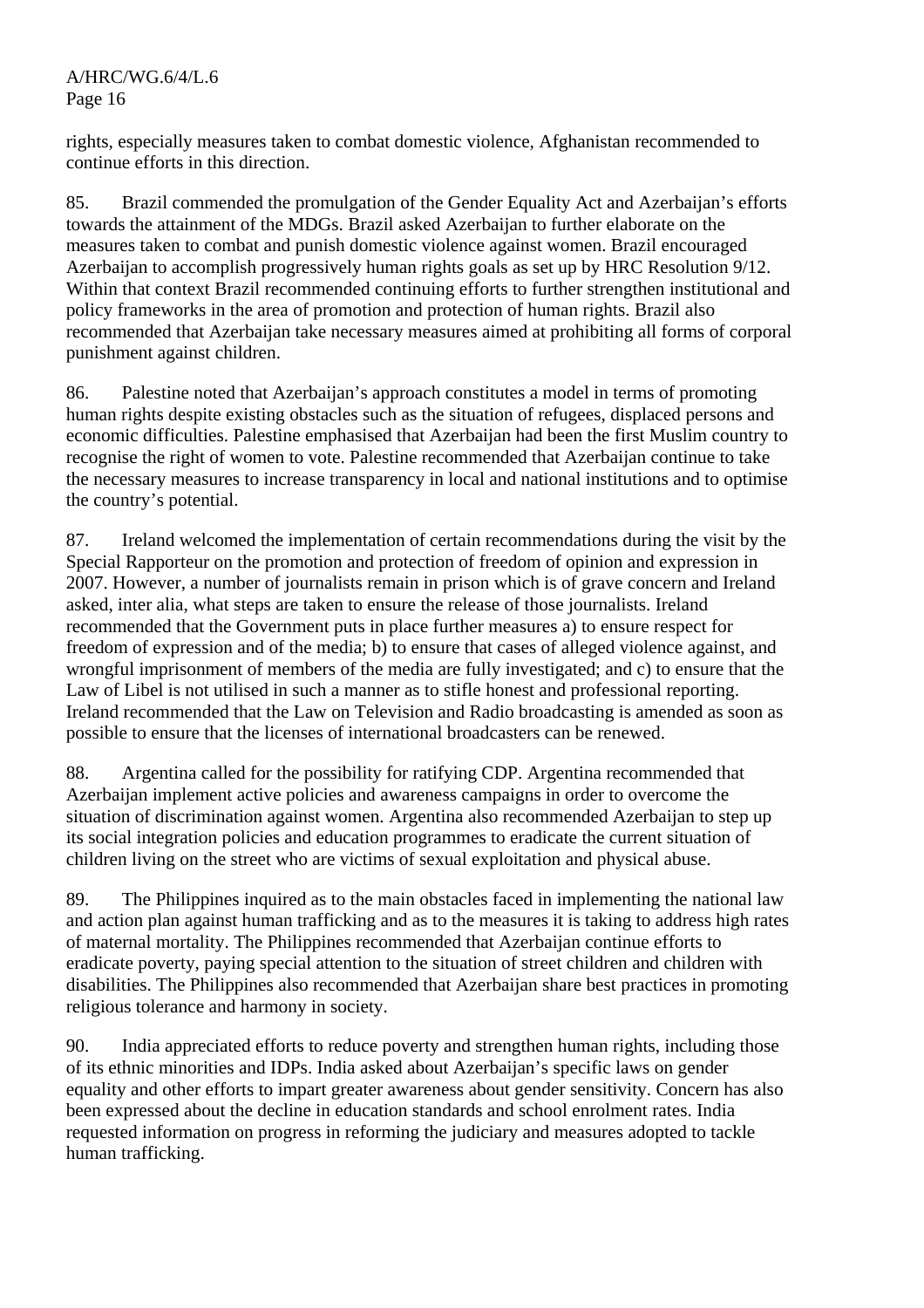91. In response to statements made, Azerbaijan noted that defamation and discrimination is a legal and social matter of a developing democracy. Individuals brought to courts in relation to this legislation are very rarely handled through criminal courts. Azerbaijan endeavours to improve its legislation, a special working group was established and appropriate provisions have been drafted.

92. The delegation made reference to the Communication law according to which broadcasting takes place on the basis of a licence granted through a competitive process. Three foreign radio stations were closed because the law does not provide for foreign radios to broadcast on Azeri frequencies. The delegation hoped that progress will be made in this area.

93. On freedom of assembly, Azerbaijan indicated that there is a law on this matter in line with international standards. The problem lies in the fact that sometimes gatherings are organised outside of indicated locations. In cooperation with international organisations, an appropriate monitoring is carried out.

94. With regard to the Rome Statute, the delegation indicated that Azerbaijan was involved in its draft but that, notably, the concept of aggression should be clarified before Azerbaijan may proceed to ratification.

95. In closing, Azerbaijan thanked everyone for the spirit of cooperation and will take direct note of recommendations.

# **II. CONCLUSIONS AND/OR RECOMMENDATIONS**

- 96. In the course of the discussion, the following recommendations were made to Azerbaijan:
	- 1. Accede to the Rome Statute of the International Criminal Court (Lichtenstein); Further align its legislation and practice with the provisions of the Convention against Torture (Italy); Continue its efforts to ensure that national laws are consistent with international obligations, and to further their implementation on the ground (Egypt);
	- 2. Further promote a culture of human rights among the society, to strengthen national capacities and to address short comings in the area of human rights promotion and protection including the rule of law and adequate protection of vulnerable segments of the population (Iran);
	- 3. Continue its efforts to further strengthen institutional and policy frameworks in the area of promotion and protection of human rights (Brazil); continue to take the necessary measures to increase transparency in local and national institutions and to optimize the potential of the country (Palestine); establish an inter-institutional mechanism, in which relevant civil society actors will participate, in order to implement UPR recommendations as well as Human Rights Council's Special Procedures and Treaty Bodies recommendations (Mexico);
	- 4. Ensure that pilot initiatives at regional level are fully supported by the federal government with a view to consider developing inter alia an independent, nationally coordinated statutory service, which could act as a referral and decision-making body (Austria); take concrete measures to ensure that institutions are adequately scrutinized with respect to quality standards of care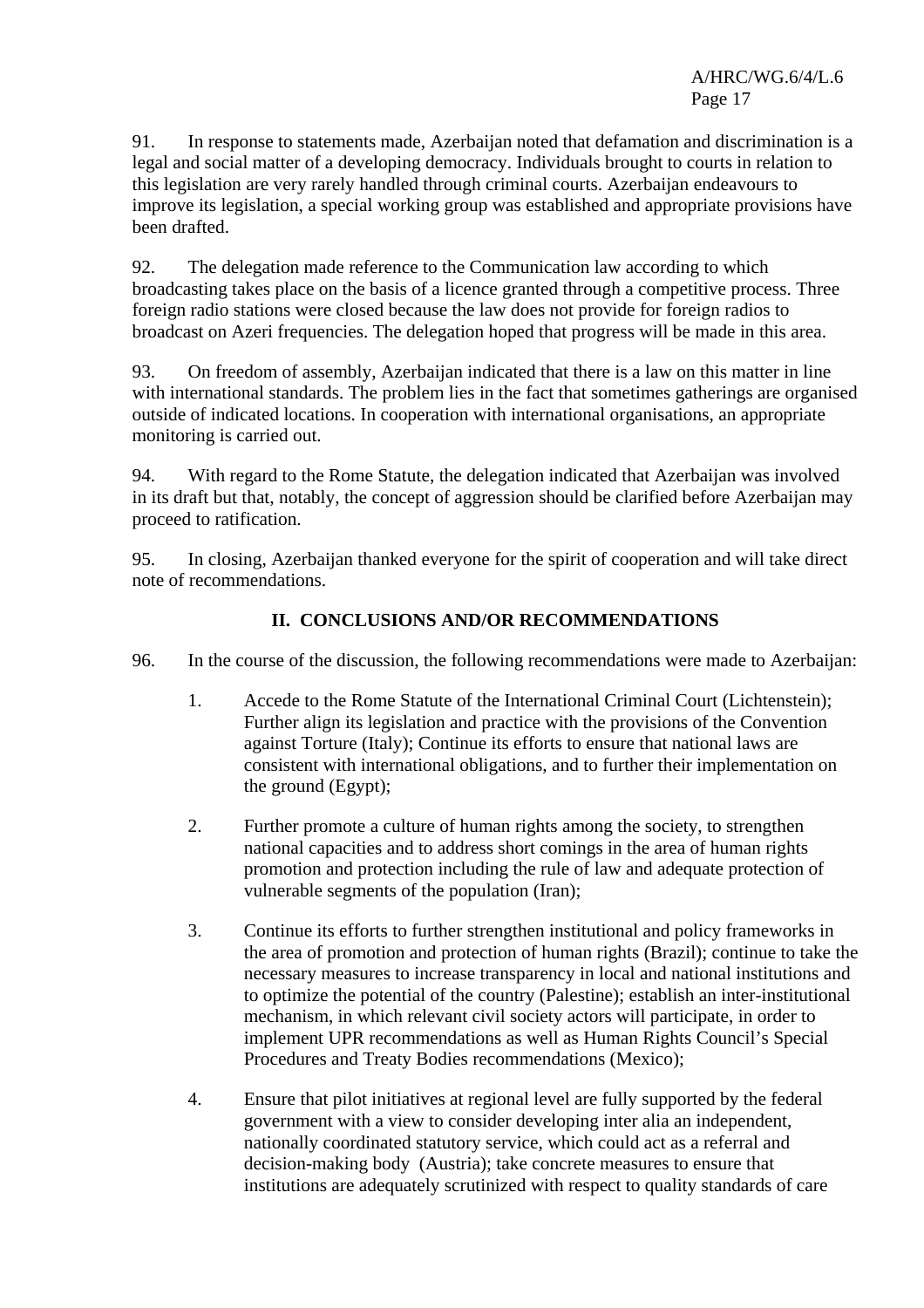and the possibility of redressing abuse and violations in order to increase the efficiency of the child protection system (Austria);

- 5. Fulfil its voluntary pledge (Latvia) and issue (Norway) and implement (Czech Republic) a standing invitation to all the Special Procedures of the Human Rights Council
- 6. Continue with national programmes already undertaken to reduce any form of discrimination against women until it is totally eliminated (Cuba); Adopt specific legislation on violence against women and forced marriages, in conformity with CEDAW and CRC, in order to prevent and to combat discrimination against women (Mexico); implement active policies and awareness campaigns in order to overcome the situation of discrimination against women (Argentina); carry out public awareness campaigns about equal opportunities of women and men should be carried on (Lithuania); to address the challenge of gender mainstreaming in a purposeful manner (Bangladesh),
- 7. Provide law enforcement and judicial officials with specific education/sensitivity training towards the protection of children, women and persons of minority sexual orientation or gender identity (Czech Republic);
- 8. Devote increasing attention to the struggle against violence against women, especially through the implementation of social measures in this field (Algeria); take all measures to grant access to justice for all women victim of violence, and take measures for their protection and the rehabilitation, and to train police authorities on violence against women (France);
- 9. Continue and intensify its efforts on behalf of children and women generally, to ensure their safety in the domestic environment and to remove any obstacles to their education, development and access to equal opportunities (Indonesia); further developing measures against domestic violence against women (Lithuania), Victims of domestic violence should have possibility to use appropriate means of redress and access to shelters (Lithuania); take concrete steps and ensure that all necessary resources are provided to government agencies in order to increase the efficiency of a child protection system (Austria); continue efforts in the direction of the positive improvements in women and children's rights, especially measures taken to combat domestic violence (Afghanistan);
- 10. Increase the protection mechanisms for women and children as well as measures to disseminate and make their implementation more effective (Chile);
- 11. Fully implement the recommendations of the United Nations study on violence against children (Slovenia); take the necessary measures so that persons below 18, being under arrest, would not be subject to corporal punishment or other forms of ill-treatment (Hungary); take necessary measures aimed at prohibiting all forms of corporal punishment against children (Brazil); step up its social integration policies and education programmes to eradicate the current situation of children living on the street who are victims of sexual exploitation and physical abuse (Argentina);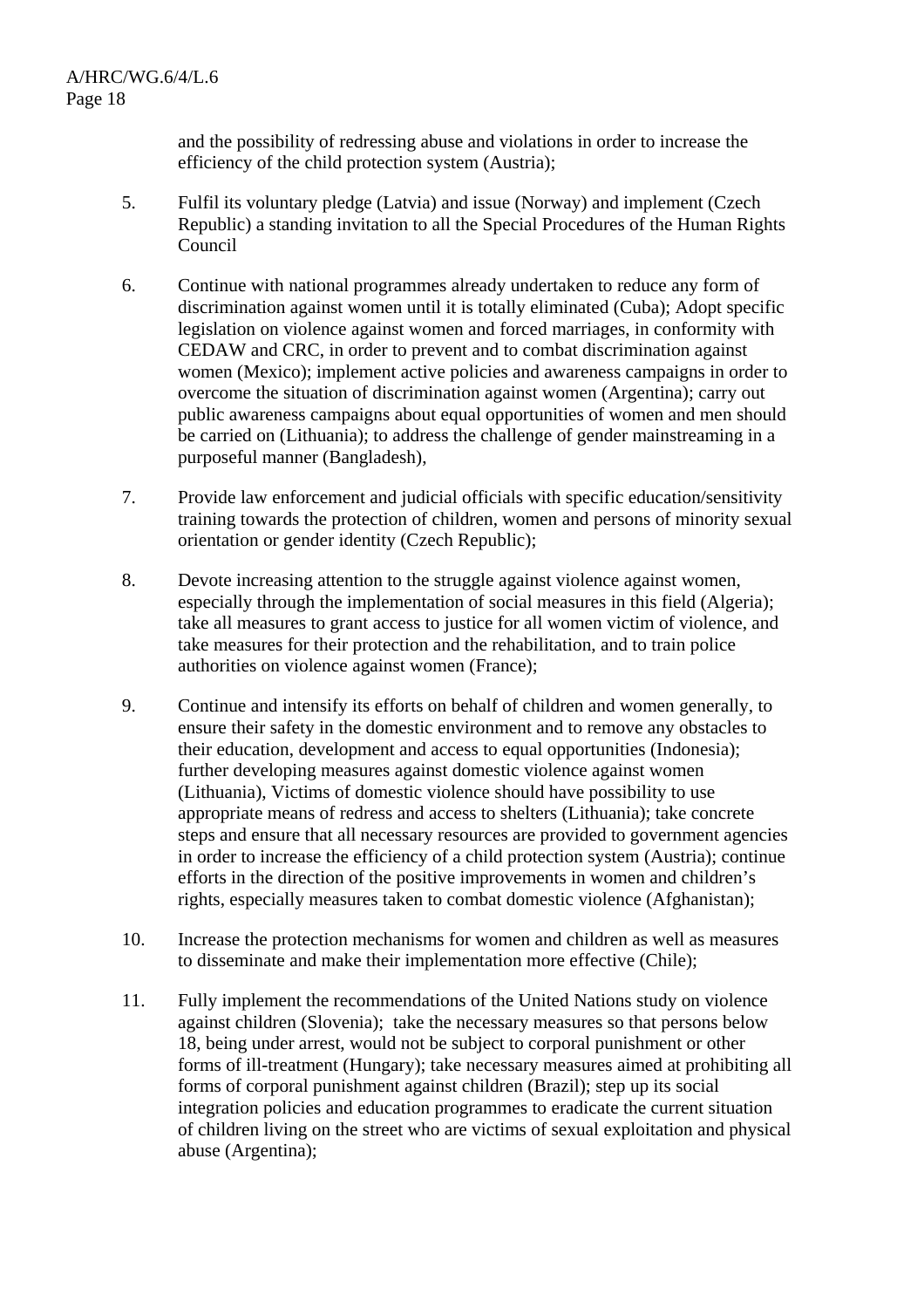- 12. Take concrete measures to ensure necessary resources to increase effectiveness in the protection of rights of the child, including through effective monitoring of conditions in institutional care and establishing of a complaint mechanism for children, to develop and adjust new mechanisms for the protection of children based on serious research and wide piloting, and to create mechanisms to deliver foster care services (Czech Republic); Take adequate measures to further defend children's rights (Hungary);
- 13. Ensure the effective implementation of the National Action Plan against Trafficking and to provide the necessary assistance to the victims of trafficking (Estonia);
- 14. Consider modifying or repealing the criminal legislation on defamation to take away the possibility of depriving anyone of his or her liberty on account of opinions (Netherlands); Change the criminal legislation provisions on defamation to eliminate unnecessary pressure on journalists fulfilling their professional duties (Lithuania); Ensure that the Law of Libel is not utilised in such a manner as to stifle honest and professional reporting (Ireland);
- 15. Ensure that all branches of the State, including agents of public authorities, fully respects and promotes the freedom of expression (Sweden); ensure the full exercise of freedom of expression and of the freedom of all independent media, both national and foreign ones, regardless to their nature: press, internet, radio or television (France); Take effective measures to ensure the full realisation of the right to freedom of expression (Poland); Continue to work in earnest to address some of the legitimate concerns in regard to the freedom of media (Bangladesh); Put in place further measures to ensure respect for freedom of expression and of the media (Ireland); Fully uphold media freedom in accordance with international obligations (Sweden); Ensure that its media regulations promote diversity among media outlets in line with international standards and best practices (Norway);
- 16. Effectively investigate and prosecute crimes and violations against journalists and human rights defenders, and that those responsible are punished (Norway); That complaints of harassment of journalists and human rights defenders receive prompt response and that adequate measures for their safety are taken (Norway); Discourage State officials from continuing the current practice of instituting lawsuit against journalists and human rights defenders that publish criticism (Norway); that all journalists remaining in detention on the basis of misuse of criminal libel or defamation trials be released (United Kingdom); Ensure that cases of alleged violence against, and wrongful imprisonment of members of the media are fully investigated (Ireland); Bring rules on broadcasting in compliance with relevant provisions of ICCPR, releasing persons held in prisons for their political views and adopt safeguards against arbitrary or politically motivated detention and trials including through ensuring full independence and transparency of judiciary (Czech Republic);
- 17. Expand media freedoms, particularly access to broadcast media, and implement the recommendations of the OSCE in regards to reversing the ban on foreign FM radio broadcasting (Canada); Amend the Law on Television and Radio broadcasting as soon as possible to ensure that the licenses of international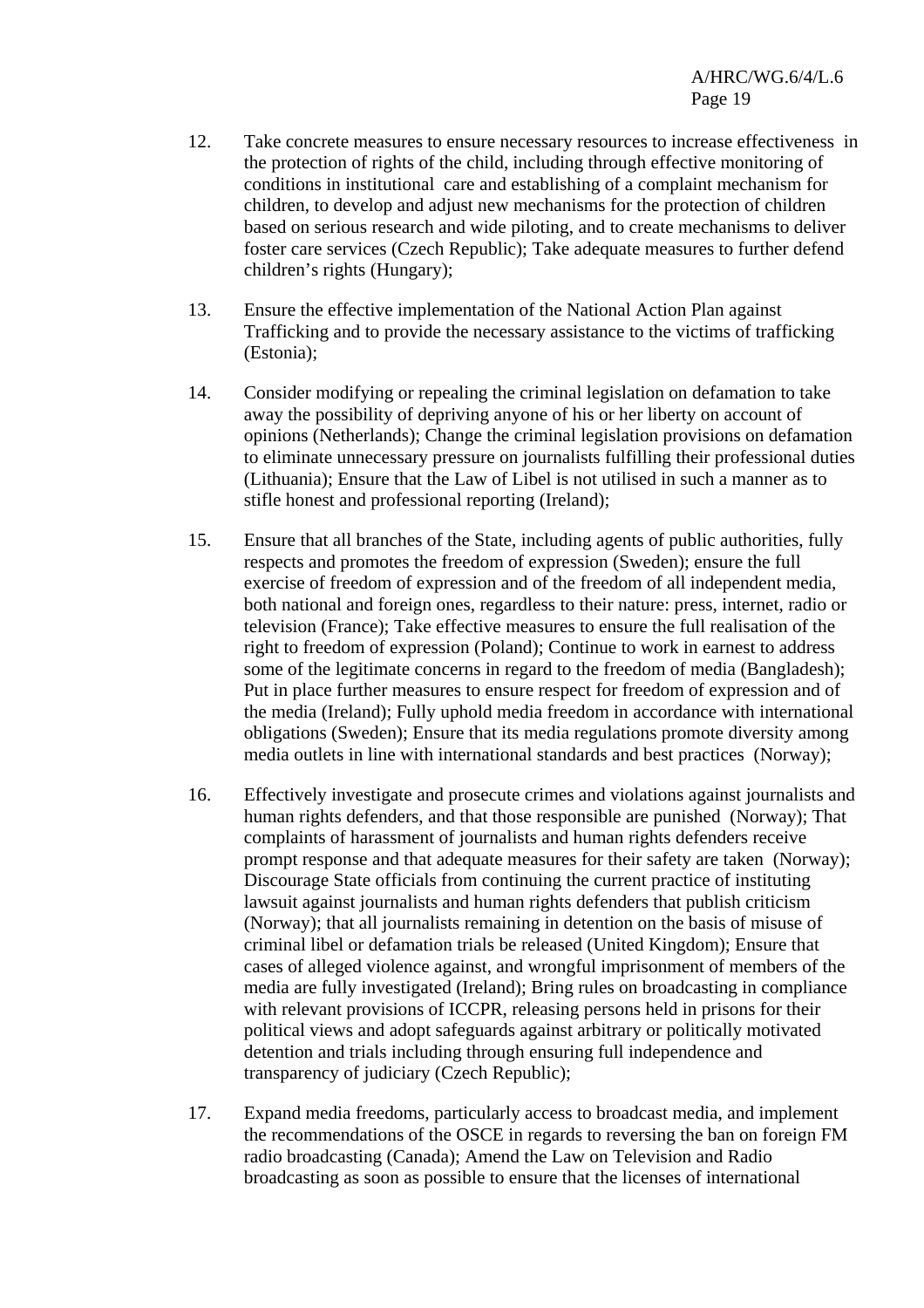broadcasters can be renewed (Ireland); Reconsider its decision and permit broadcasting by non-Azeri outlets on FM frequencies (United Kingdom);

- 18. Strengthen its efforts to guarantee freedom of assembly and association, to respect the work of human rights defenders, and that legislation concerning NGOs is implemented accordingly (Netherlands); Take all necessary measures to ensure that the law "on freedom of assembly" is not applied in an unduly strict manner by the local authorities, to consider abolishing the pre-approval requirement for public assemblies altogether and to replace it with an obligation of notification for the organisers of public assemblies (Germany); Uphold the respect of the right to peaceful assembly and ensure that the right is effectively implemented (Sweden); Improve respect for the right to freedom of assembly in line with its domestic legislation and its obligations under article 21 of the ICCPR (Canada);
- 19. Share best practices in promoting religious tolerance and harmony in society (Philippines); Take fully into account the recommendations of the Special Rapporteur on Freedom of Religion aimed at promoting and fully ensuring freedom of religion for all religious communities throughout Azerbaijan (Italy); In order to foster a further dialogue between religions, develop an educational and awareness program focusing on the different religions in the country (Holy See); Come to a more streamlined and transparent registration process and visa issuing for clergy and religious personnel in general (Holy See);
- 20. Increase the efforts to ensure that detention conditions fully meets international human rights standards (Sweden); Improve the living standards and conditions in prisons (Poland); Take all the necessary measures to shorten the pre-trial detention of all persons arrested on criminal charges, in particular that of minors, and create separate detention facilities for the latter as well as to urgently improve prison conditions (Germany); Address persisting problems, such as overcrowding and insufficient health care and to establish and independent mechanisms to overview conditions in detention facilities, with particular focus on conditions of children and their protection against violence and abuse (Czech Republic);
- 21. Improve the administration of justice, including the establishment of a system of inspection of detention centers and a system to follow-up complaints of allegations of torture (Mexico); Ensure the effective implementations of the Penal Enforcement Code and the Code of Criminal Procedure which contains some progressive dispositions regarding the welfare of detainees and prisoners (Indonesia); Speed up the implementation of legal framework, as well as improve systems and procedures for the administration of justice and to make further progress on public governance (Chile); Consider taking substantial measures, such as requesting capacity-building assistance, to advance the understanding of human rights and criminal investigation ability of police personnel (Japan);
- 22. Continue its efforts to improve and ensure access to education for all children and to include human rights teaching in school programs (Algeria); Continue providing accessibility and high calibre education at all levels (Belarus); Consider widely disseminate information on the provision of CEDAW to the publics through education system, awareness-raising campaigns and gender sensitivity training (Malaysia); Develop a national strategy to guarantee better access to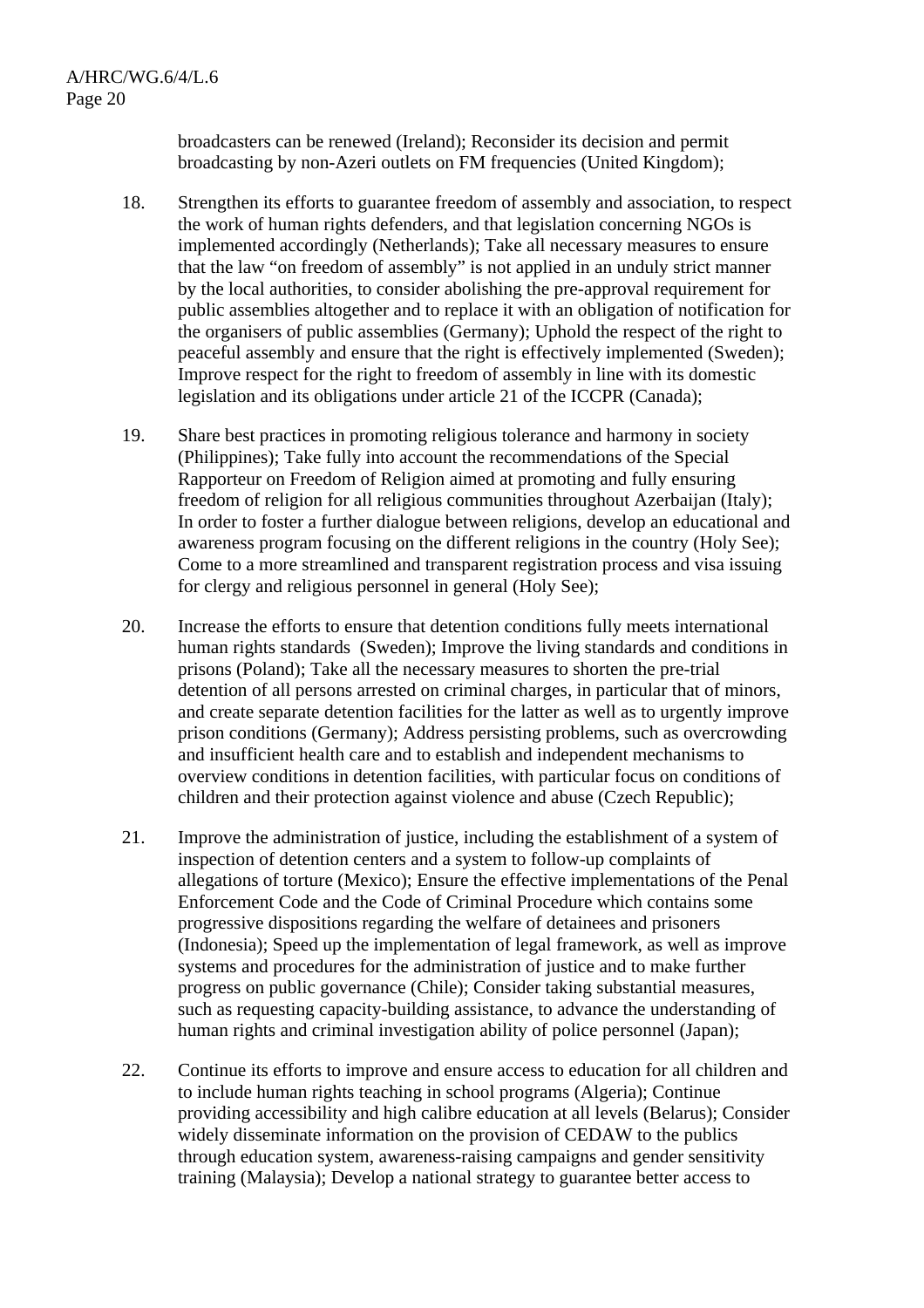education to all children and to include in the school system, at all levels, appropriate measures in the field of human rights education, in accordance with the Plan of Action 2005-2009 of the World Programme for Human Rights Education (Italy);

- 23. Take concrete steps to make other forms of alternative care more accessible, i.e. promote guardianship and foster care systems as well as develop community based family support services that prevent the abandonment of children from their families (Austria); Continue its sustained work in the implementation of State program, over a period of 10 years, to transfer children from State institutions to families and alternative care (Russian Federation);
- 24. Continue its efforts in the reduction of poverty and to envisage the sharing of best practices with interested countries (Algeria); Review its Poverty Reduction Programmes with a view to addressing the root causes of poverty and the adoption of effective ways of dealing with the social challenges (South Africa); Continue efforts to eradicate poverty, paying special attention to the situation of street children and children with disabilities (Philippines);
- 25. Step up its efforts to ensure that basic needs of the population are fully met, in particular, in the areas of employment, public health, education and public housing (Malaysia); Continue efforts already underway to improve the living standards of its people and to ensure the social protection of its people based on a vigorous development of the economy and an appropriate distribution of wealth (Cuba); Continue to support a high level of socio-economic protection (Belarus);
- 26. Continue its effective work in the area of defending the rights of the family women and children (Kazakhstan);
- 27. Continue its efforts in order to offer IDPs satisfactory life conditions (Algeria); Fully respect the social and economic rights of all, including internally displaced persons, in line with its obligations under the ICESCR by following through on its commitments under the programme of the State Committee on Refugees and Internally Displaced Persons (Canada); Promote and strengthen international humanitarian cooperation and assistance so as to provide for programmes and mechanisms to contribute to the elimination of threats and limitations to human rights of refugee and displaced persons (Chile);
- 28. Comply with the recommendations made by Treaty Bodies and Special Procedures and, in this connection, recommended to establish mechanism to monitor ethnic minorities and other vulnerable groups, including migrants and asylum seekers, and to allow these groups to access all rights enjoyed by the rest of the population (Mexico);
- 29. Continue its efforts to promote and protect human rights in collaboration with the Human Rights Council and OHCHR, on the basis of the needs identified by Azerbaijan (Egypt);
- 30. Continue its constructive efforts in the field of human rights education, including its active cooperation with the key international organizations towards this end (Jordan);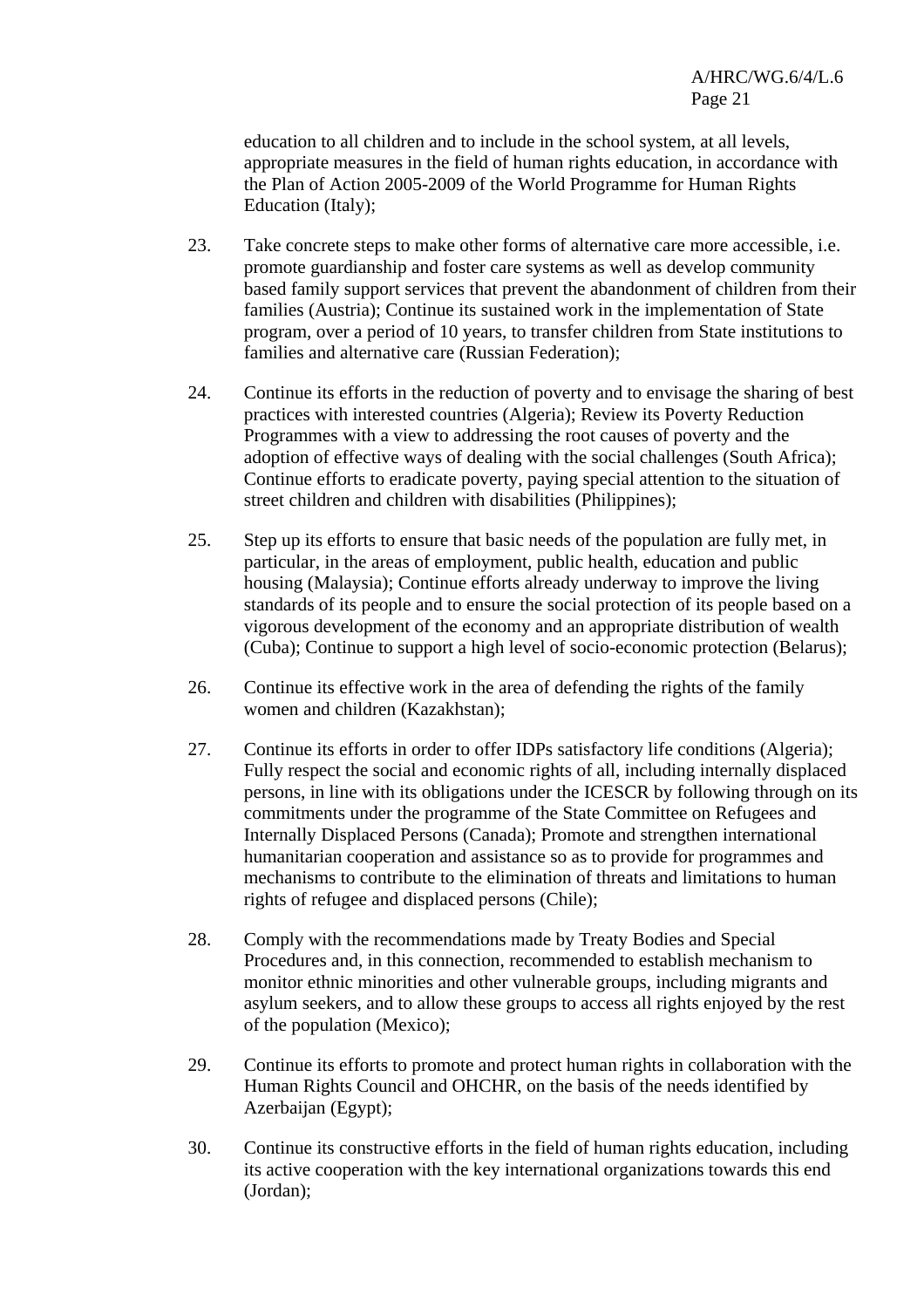#### A/HRC/WG.6/4/L.6 Page 22

- 31. Continue its cooperation with the international community, especially in two fields: the solution of problems of refugees and IDPs; and in its 2006-2015 State program on poverty alleviation and development (Sudan);
- 32. Continue to engage fully with civil society groups in the follow-up and implementation of this review (United Kingdom).

97. The response of Azerbaijan to these recommendations will be included in the outcome report to be adopted by the Human Rights Council at its eleventh session.

98. In the view of the Delegation of Azerbaijan the remarks and recommendations contained in the report in paragraph 74 are not relevant since they are not factually correct and do not comply with the basis of the review stipulated in HRC Resolution 5/1 "Institution-building of the United Nations Human Rights Council."

99. All conclusions and/or recommendations contained in the present report reflect the position of the submitting State(s) and /or the State under review thereon. They should not be construed as endorsed by the Working Group as a whole.